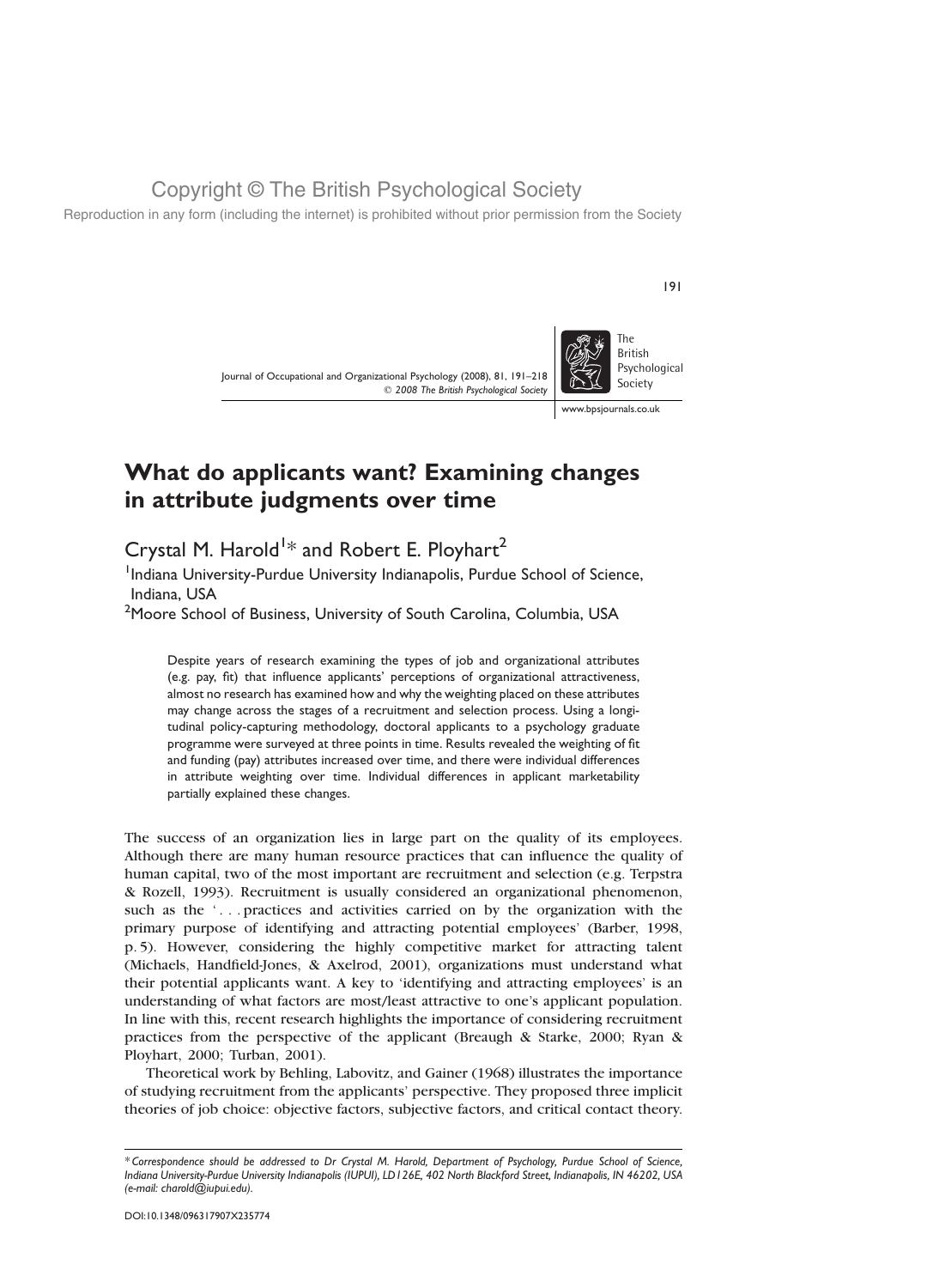Reproduction in any form (including the internet) is prohibited without prior permission from the Society

#### 192 Crystal M. Harold and Robert E. Ployhart

Objective factors theory suggests that applicants' job decisions are based on tangible job and organization attributes. Job seekers evaluate the advantages and disadvantages of an organization according to the tangibles offered, and these evaluations subsequently inform important outcomes such as applicants' attractiveness perceptions, acceptance intentions, and ultimate choice behaviour. Subjective factors theory maintains that applicants will evaluate aspects of the organization's environment to make assessments about how well s/he fits with the organization in terms of needs, personality, and values. Attraction, intentions, and choice are the result of finding an organization that can best meet his/her psychological needs, personality, and values; in other words, an organization with which there is high fit. Finally, critical contact theory suggests that applicants lack sufficient information about the job and organizational environment to make job-related decisions and thus rely on characteristics of the recruiter and recruitment process generally when making decisions.

Behling *et al.*'s (1968) insights continue to be highly influential in modern recruiting theory. For instance, a plethora of research has demonstrated the significance of both types (objective and subjective) of attributes (Bretz & Judge, 1994; Cable & Judge, 1994, 1996, 1997; Carless, 2005; Chapman, Uggerslev, Carroll, Piasentin, & Jones, 2005) in influencing recruitment-related outcomes such as job-pursuit intentions, organizational attraction, and job choice. Objective and subjective factor theories are of particular relevance because this study is primarily interested in how applicants use information about the job and organizational environment during recruitment.

However, much of this theory and research is based on cross-sectional research (see Barber, 1998; Breaugh & Starke, 2000; Thomas & Wise, 1999). Indeed, Breaugh and Starke call for the structuring of future research with an appreciation for the complexity of the longitudinal recruitment process. Such concerns are consistent with recent theoretical awareness of the limitations of cross-sectional research for understanding dynamic longitudinal processes (e.g. Mitchell & James, 2001). Furthermore, research suggests that applicant decision strategies will change throughout recruitment (Osborn, 1990). Namely, Osborn maintains that early in recruitment, applicants use noncompensatory strategies to rule out unattractive alternatives. However, later in recruitment, applicant decision strategies become compensatory; in other words, high values on some attributes can make up for low values on another. By failing to consider the stage in which recruitment phenomena are being studied, it is difficult to determine when certain factors will be the most influential to applicant decision processes and researchers consequently run the risk of overlooking or underestimating the importance of different job-choice predictors.

While it is important to understand which attributes influence organizational attraction across stages of recruitment, it is equally important to understand  $wby$  the weighting of these attributes may change across time. By weighting we are referring to the value applicants place on a particular attribute when making organizational decisions. Research suggests that applicant marketability (or perceived marketability) can influence their approach to the job-search process (Chapman  $et$   $al$ , 2005; Tenbrunsel & Diekmann, 2002; Trank, Rynes, & Bretz, 2002). For instance, Chapman et al. report that perceived alternatives, perceptions of hiring expectancies, and perceptions about one's performance during an application process can each influence recruitment-related outcomes (e.g. attraction, intentions). Consistent with previous research (Chapman et al., 2005; Trank et al., 2002), we propose that perceived marketability will influence weighting of job and organizational attributes. At early stages in the job-search process, and in the absence of objective offers, applicants will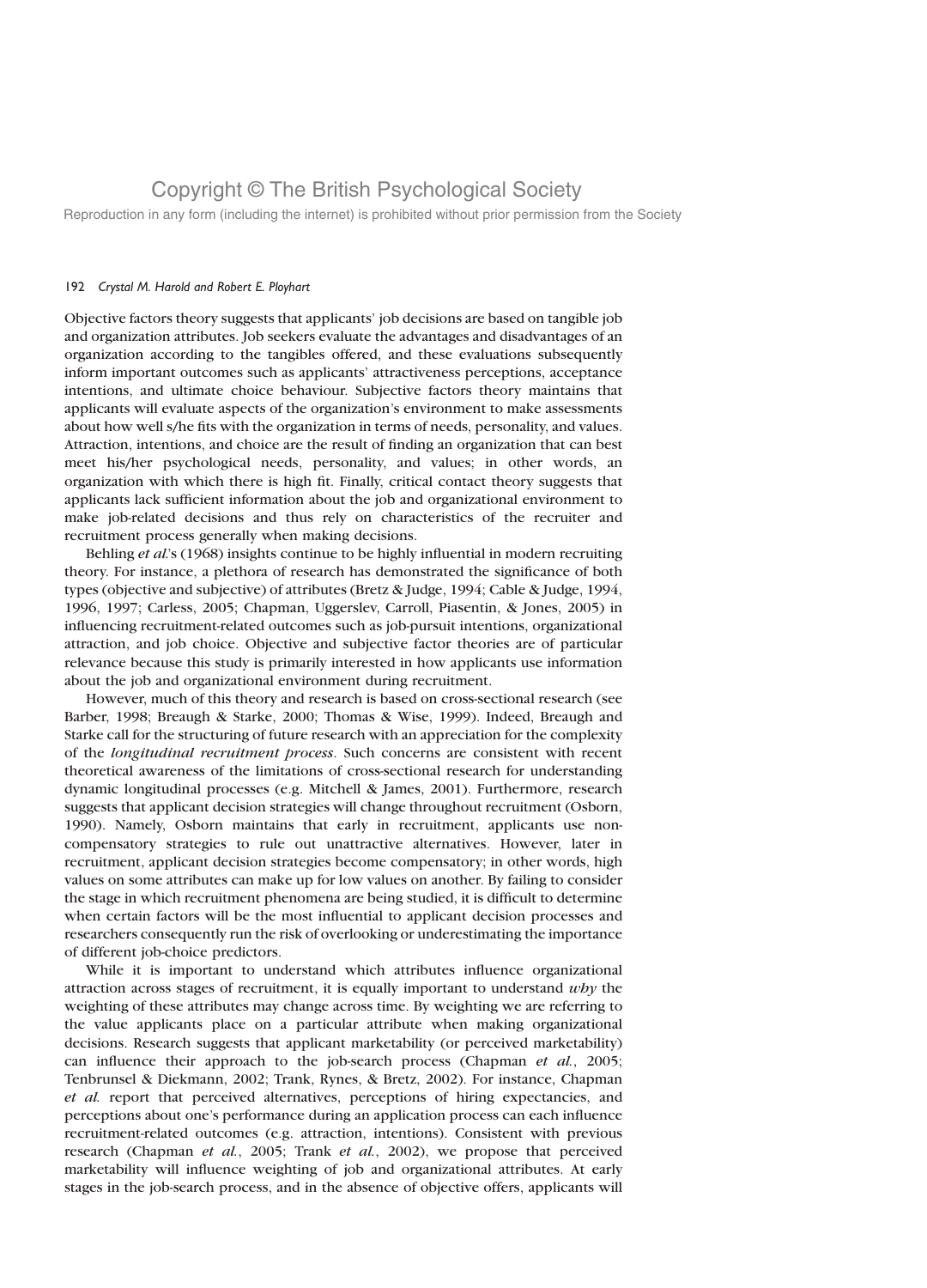Reproduction in any form (including the internet) is prohibited without prior permission from the Society

#### Attribute judgments over time 193

have to rely on perceptions of their marketability (e.g. GPA) and these perceptions will likely influence the weighting of various attributes when making organization attraction decisions. However, at later stages in the process applicants have a better sense of their true 'market value' as they receive (or do not receive) job offers. Applicants who receive fewer offers than expected will likely change the weighting they originally placed on certain job and organizational attributes.

Consequently, the goals of the present study are twofold. First, we examine how and when job and organizational attributes affect graduate school applicants' organizational attractiveness perceptions throughout various stages of the recruitment process. We study graduate applicants because the longitudinal nature of this study requires a fairly large number of applicants who are experiencing similar stages of the recruitment process; thus some level of control is needed. The graduate program recruitment process fulfils this requirement.<sup>1</sup> Consistent with objective and subjective factor theories, we propose that graduate applicants will use attribute information to form organizational attractiveness perceptions, and the weighting of this information will increase over time. Second, this study examines individual difference variables (relating to applicant marketability) that may explain why applicants weight job and organizational attributes differently over time. We propose that changes in applicant marketability will explain changes in attribute weighting, such that as applicants perceive increases in marketability they will use attribute information more discriminately when making attractiveness decisions. Towards this end, we propose a longitudinal model (see Figure 1) of the weighting applicants place on job and organizational attributes, and then test this model using a longitudinal policy-capturing study with graduate applicants at several critical points throughout the application process.

Overall, this study tests and extends recruitment theory by proposing an integrative model describing *how, when*, and *why* applicant decision-making changes, and may in turn contribute to practice by helping to understand the types of information most affecting organizational attractiveness at different stages of recruitment. Finding that applicants use attribute information differently across stages of recruitment could have potential implications for the manner with which organizations structure their recruitment processes and the type of information relayed at different stages. Furthermore, identifying predictors of such change will help advance theory of applicant decision making. Therefore, studying the individual difference moderators of the attribute–attraction relationship longitudinally allows a level of refinement not possible with cross-sectional research. For example, if the most desirable applicants manifest the most change in their attractiveness judgments, then organizations may lose the most qualified candidates if they do not alter the information presented to applicants.

#### Attributes affecting applicant organizational attractiveness perceptions

In one of the most influential theoretical approaches to job choice, Behling et al. (1968) provided insight into the attributes that impact applicant decision making,

 $<sup>1</sup>$  It is also important to emphasize that research has not identified contextual moderators (e.g. job type) for recruitment</sup> theories, and no current theory of recruitment is sample-dependent. Nevertheless, we later discuss several steps to ensure the generalizability of graduate student applicants to applicants for real-world positions, as well as potential limitations with this sample.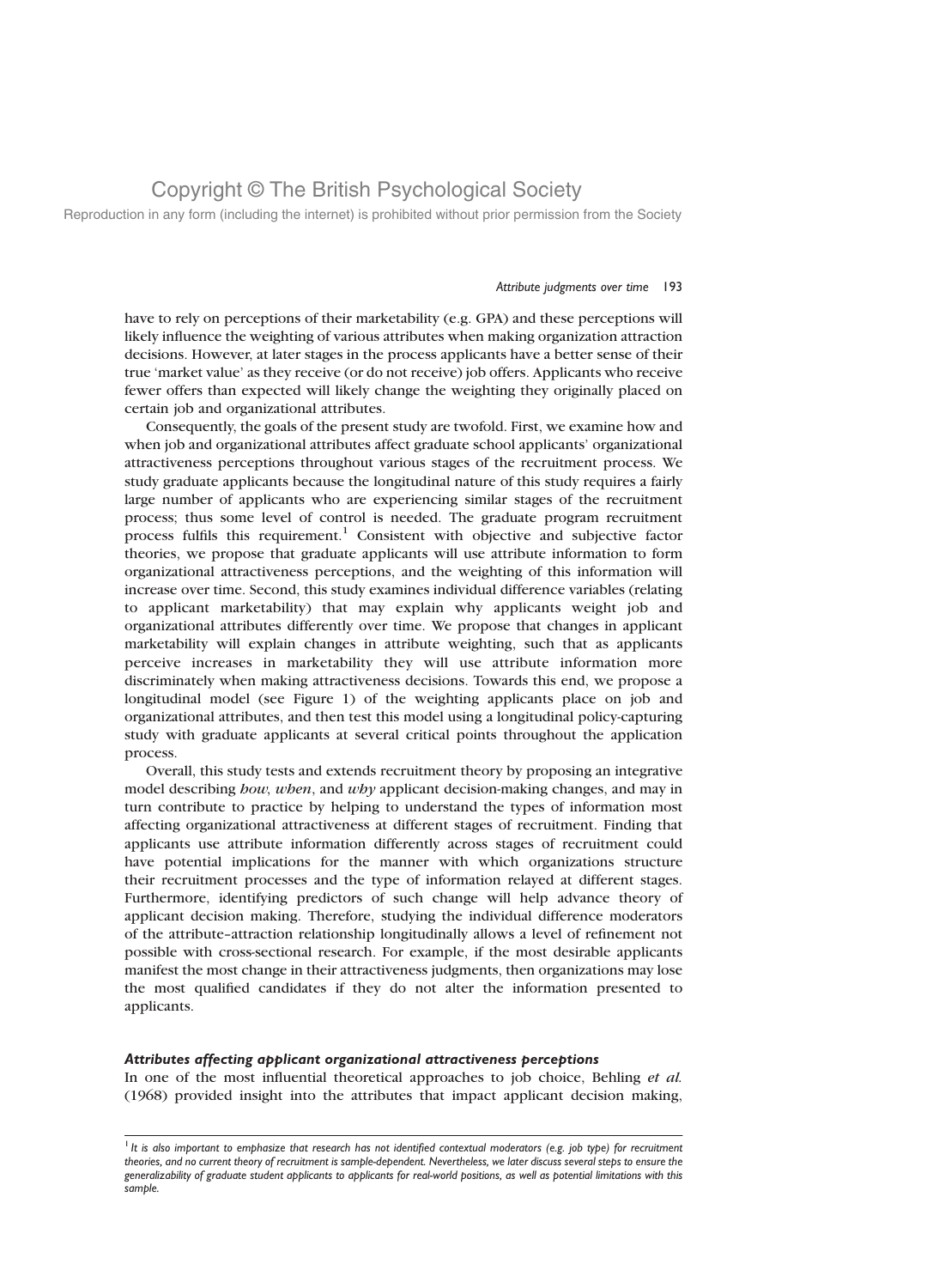Reproduction in any form (including the internet) is prohibited without prior permission from the Society



### 194 Crystal M. Harold and Robert E. Ployhart

Figure 1. Longitudinal model of applicant attribute judgments. <sup>a</sup>Positive symbols for attributes indicate those expected to increase in weighting over time.

organizational attractiveness, and ultimately job-choice behaviour. The approaches offered by Behling et al. have been adopted by recruitment researchers to better understand the applicant–organizational attraction and job-choice processes (e.g. Cable & Judge, 1994; Carless, 2005; Chapman et al., 2005; Feldman & Arnold, 1978; Jurgensen, 1978; Rynes & Lawler, 1983; Turban, Campion, & Eyring, 1995).

Behling et al.'s objective factors theory posits that applicants will assess the more objective features of the organization and job offer (e.g. pay, location) with regard to how attractive and important the attribute is to the individual, to form an overall evaluative judgment about the organization. It is the information gained about these objective attributes that drives job-related decisions. Subjective factors theory suggests that applicants evaluate less objective features of the organizations' environment to determine whether the organization will fulfil his/her psychological needs, personality, and values. To the extent the applicant perceives higher levels of congruence, s/he is more inclined to want to join that organization and find the organization more attractive. The subjective factors theory is similar to other fit theories such as Tom's Image Model (1971) or Schneider's (1987) Attraction–Selection–Attrition (ASA) model which suggest that individuals are drawn to organizations whose images and values match their own personalities and values.

Consistent with a needs–supplies perspective (Cable & DeRue, 2002, Simon, 1951), Behling et al. (1968) maintain that applicants will assess the characteristics of the job and organizational environment to determine whether the job and organization will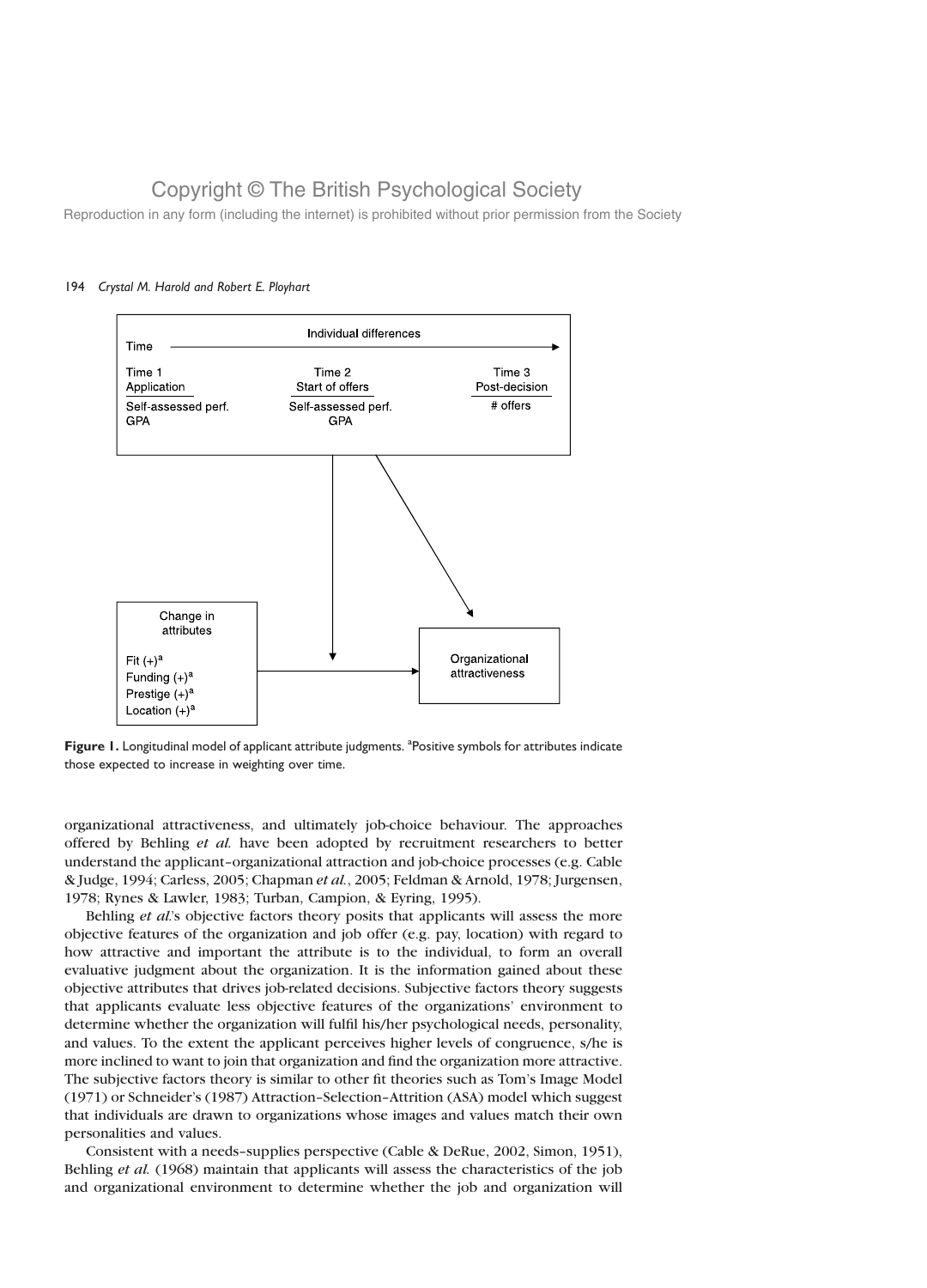Reproduction in any form (including the internet) is prohibited without prior permission from the Society

#### Attribute judgments over time 195

fulfil his/her needs (whether tangible or psychological in nature). Empirical research suggests that some of the most influential needs driving job decisions are perceived  $fit$ with the job and organization (Bretz & Judge, 1994; Cable & Judge, 1994, 1996, 1997; Carless, 2005; Kristof-Brown, Jansen, & Colbert, 2002), pay (Barber, 1998; Cable & Judge, 1994; Powell & Goulet, 1996), organizational prestige (Turban et al., 1995), and location (Powell & Goulet, 1996; Rynes & Lawler, 1983; Turban, Forret, & Hendrickson, 1998). For example, if an applicant highly values pay and needs a high pay to care for his/her family and the high pay is offered by the organization, it should follow that organizational attraction will be heightened.

While this research has done much to identify the attributes that applicants attend to in making job-related decisions, it has largely been cross-sectional. This is a potentially important limitation because recruitment is an inherently longitudinal process. Barber (1998) delineated recruitment into three distinct stages: that of generating applicants, maintaining applicants, and influencing applicants' job-choice decisions. As noted by Barber and others (see Breaugh & Starke, 2000; Carless, 2005), recruitment efforts should be tailored according to the stage of recruitment in order for recruitment to be maximally effective. The longitudinal research that has been conducted suggests applicant decision processes and the information attended to change across these stages (Osborn, 1990; Taylor & Bergmann, 1987).

Osborn (1990) maintains applicants' decision strategies change from noncompensatory to compensatory as the recruitment process progresses. This research is significant for two reasons. First, these findings demonstrate that applicant decision making does in fact change over time. Second, because the attributes that influence decision making may change through a recruitment cycle, these findings lend further support for the need for research to examine such processes longitudinally. It is worth noting that just as there is likely to be a change in weightings across time, it is equally important there is variability in attribute weightings at each time (essentially betweenperson variance). Without such between-person variance on attribute weighting, a given attribute cannot be diagnostic and hence will not be considered when making job-related decisions.<sup>2</sup>

In this study, we focus on fit, pay (funding), prestige, and location attributes. As noted earlier, previous research and theory suggests that they are often key drivers in influencing applicants' level of organizational attractiveness (Barber, 1998; Cable & Judge, 1994, 1996, 1997; Carless, 2005; Powell & Goulet, 1996; Turban et al., 1998). We focus on organizational attractiveness perceptions as the dependent variable because previous research suggests that such perceptions are important throughout the stages of a staffing process (such as before an offer is made; Barber, 1998; Rynes, 1991; Rynes, Bretz, & Gerhart, 1991), and are an important determinant of job choice. Furthermore, we expect stage in the recruitment process to moderate the relationship between attribute weightings and organizational attraction. Namely, as applicants progress through the recruitment cycle we expect the weighting of fit, pay (funding), prestige, and location to increase.

Hypothesis 1: Fit, funding, prestige, and location attributes will be significant predictors of organizational attraction.

 $2$  We thank an anonymous reviewer for this suggestion.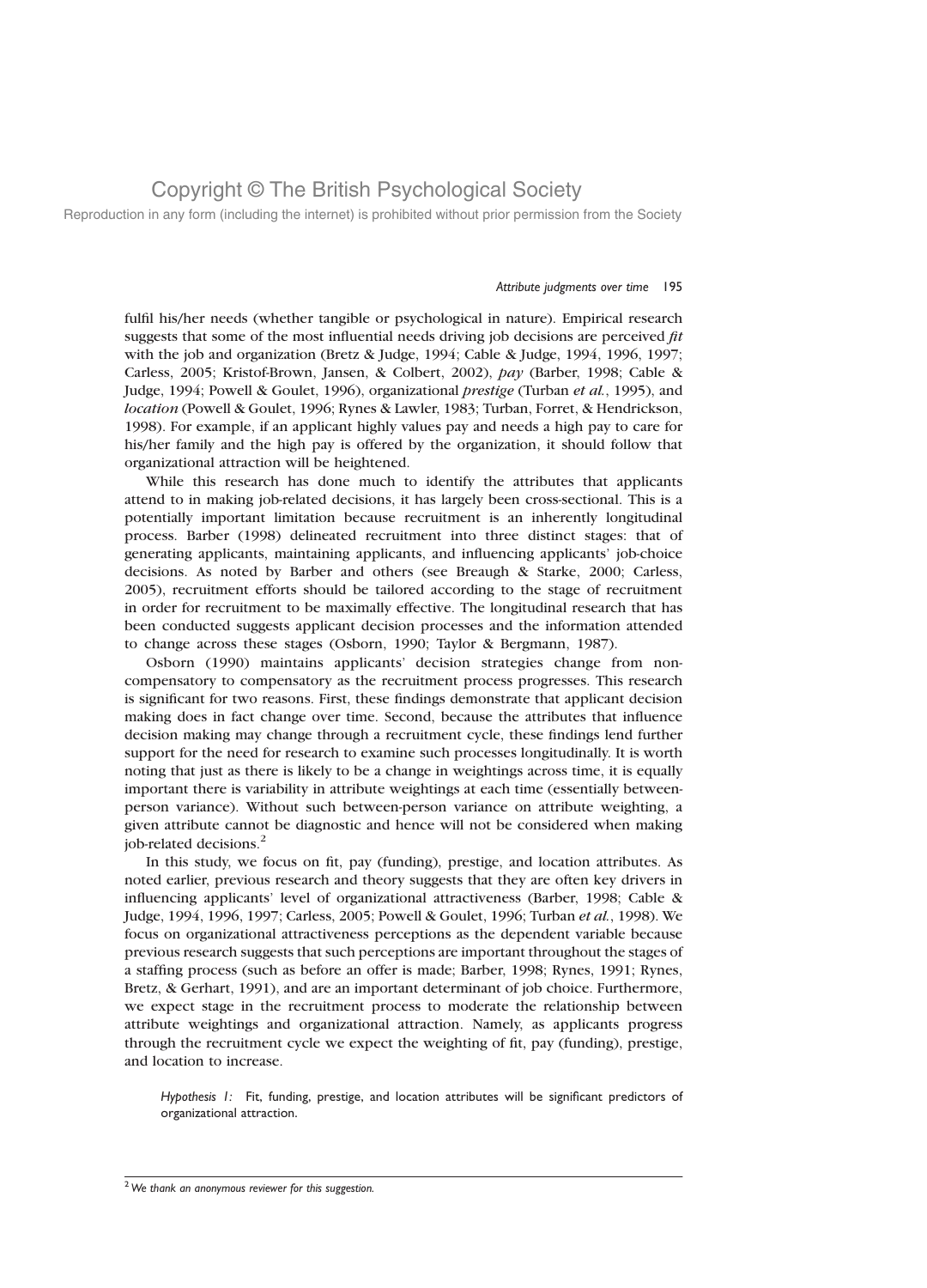Reproduction in any form (including the internet) is prohibited without prior permission from the Society

#### 196 Crystal M. Harold and Robert E. Ployhart

Hypothesis 2: The weighting placed on fit, funding, prestige, and location attributes will change across the stages of the application process, such that the relationship between these attributes and organizational attractiveness will increase throughout the application process.

#### Individual differences in attribute weighting over time

Showing that attribute weighting changes over time is important for theoretical and practical understanding, but identifying the causes of these changes is also critical. We propose that individual differences in applicant (perceived) marketability will help explain changes in the attribute–attraction relationship. Namely, we propose that when tangible information about receiving a job offer is not available, applicants' perceptions of their marketability will serve as a signal about their likelihood of receiving offers. During these early stages of the search process, an applicant will rely most heavily on internal cues of his/her market value because there is little external information available with regard to how well s/he is performing when compared with others in the process. Someone with highly favourable self-perceptions of performance and a high GPA will have higher internal perceptions of his/her market value and expect to receive more offers. In the early and middle stages of the process, perceptions of one's abilities will most influence attribute weighting because such information serves as a signal for one's value as an applicant and likelihood of receiving offers. Social psychological research on the self-serving bias finds individuals overestimate their own abilities and view themselves as possessing those characteristics related to success (Kruger & Dunning, 1999; Story & Dunning, 1998). It is likely that applicants who perceive that they will perform well in the application process will subsequently perceive themselves as having a high value and likelihood of being accepted into the organization. As a result, they will weight job and organizational attribute information differently than those who lack these self-perceptions. For example, applicants who perceive themselves as offering more value may be less attracted to any one organization, may use attribute information more discriminately, and may attach greater weighting to job and organizational attributes (Rynes et al., 1991; Trank et al., 2002). However, when organizations notify applicants of their actual decisions (external cues now enter the equation), these internal perceptions (and signals) are either confirmed or refuted and internal perceptions give way to more external/objective information about one's market value (e.g. whether a job offer is received). These objective features will more strongly influence attribute weighting at the final stage (Tenbrunsel & Diekmann, 2002).

Figure 1 integrates theories of attribute weighting with the sparse longitudinal recruitment research to illustrate the nature of our predictions. The model predicts that internal cues of one's marketability (self-assessed performance, GPA) will influence attribute weighting at early and middle stages of the process (note that positive symbols for the attributes indicate the hypothesized attributes increase in weighting over time). However, during the final stages of the process, external cues – more detailed and specific information becomes available about the job, organization, and offer, and objective characteristics will become more influential.

First, self-assessed performance is expected to influence attribute weighting in the early and middle stages of recruitment. We examine self-assessed performance as a selfperception because previous research suggests that self-assessments of performance are among the most important self-perceptions in selection contexts (e.g. Chan, Schmitt, Jennings, Clause, & Delbridge, 1998; Gilliland, 1993, 1994; Horvath, Ryan, & Stierwalt, 2000; Ployhart & Ryan, 1997; Ryan, Greguras, & Ployhart, 1996; Ryan & Ployhart, 2000).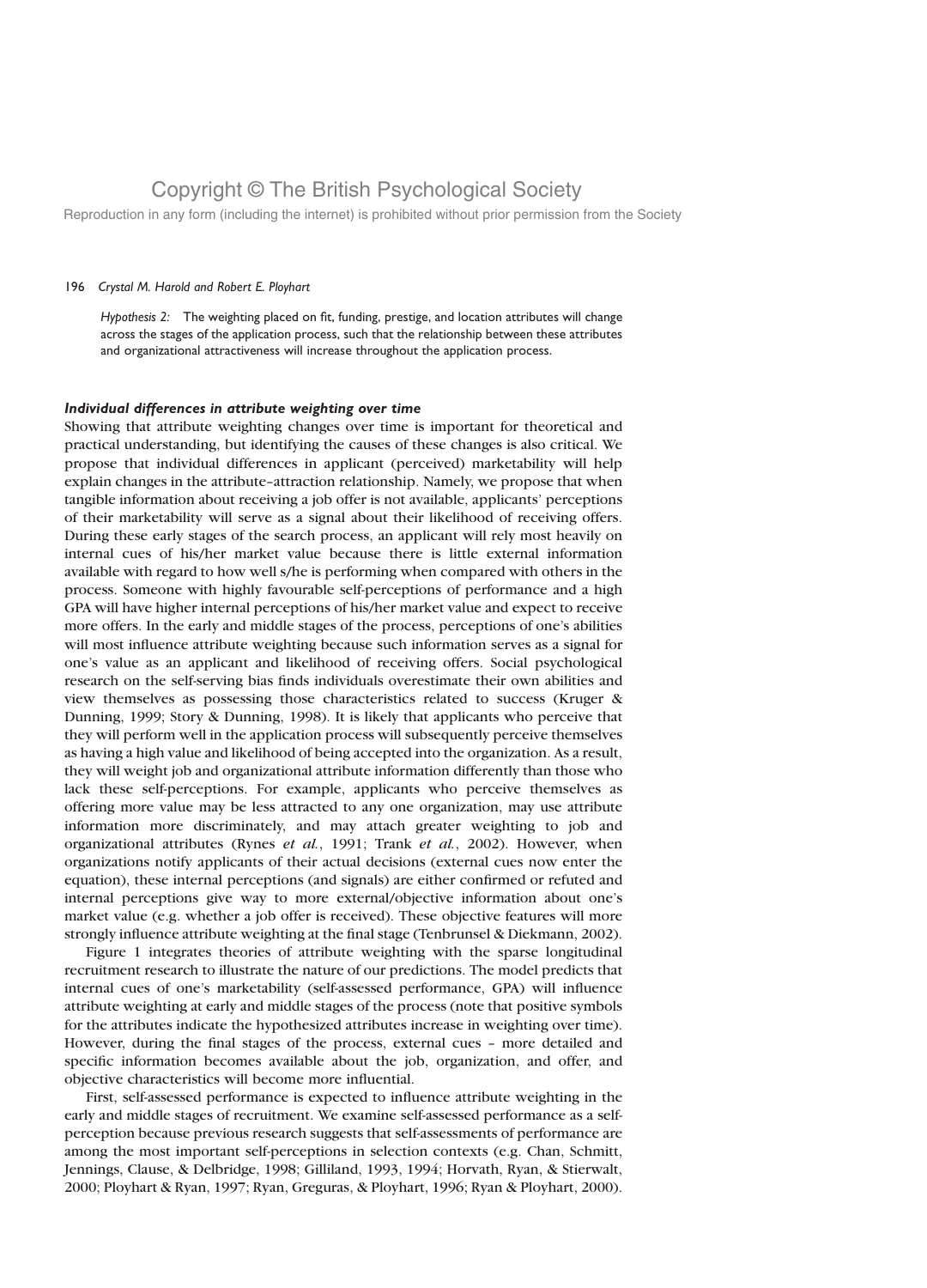Reproduction in any form (including the internet) is prohibited without prior permission from the Society

#### Attribute judgments over time 197

Self-assessed performance measures specifically how applicants perceive themselves to be performing in the application process when compared with other applicants (Chan et al., 1998; Ployhart & Ryan, 1997). Because they perceive themselves as likely to receive more offers, applicants with more favourable self-assessments should be more discriminating between potential offers and thus weight attribute information more highly. However, this should occur only during the early and middle stages of the process because at later stages self-assessments will have been either confirmed (with offers) or disconfirmed (by rejections).

Hypothesis 3: The influence of self-assessed performance on the relationship between organization attraction and fit, funding, prestige, and location attributes will be strongest at earlier stages of the recruitment process. Further, those with higher levels of self-assessed performance will weight the attributes more strongly than those with lower levels of selfassessed performance.

Second, information about one's abilities may also be important in the early and middle stages of the application process. Research suggests that applicants with higher abilities tend to value different job and organizational attributes than lower ability applicants (Trank et al., 2002). High ability individuals place greater value on interesting and challenging work than do others, and tend to be more discriminating when making job-choice decisions (Rynes et al., 1991; Trank et al., 2002). Such individuals are likely to perceive themselves to be more desirable candidates and consequently have more attractive offers (hence as being more marketable). In this study, we operationalize the ability as college Grade Point Average (GPA) both because previous research has found GPA to be an important predictor of job choice (e.g. Trank et al., 2002) and because GPA is a measure of an applicants' ability to perform well in school. We therefore expect that ability (GPA) will influence the weight of attributes at early stages in the process, before actual offers are received, final decisions are made, and more direct experience with the application process has occurred.

Hypothesis 4: The influence of GPA on the relationship between organization attraction and fit, funding, prestige, and location attributes will be strongest at earlier stages of the recruitment process. Further, those with higher GPAs will weight the attributes more strongly than those with lower GPAs.

Finally, as one moves to the later stages of the process, we predict that applicants will shift from a reliance on the aforementioned self-perceptions to a more careful consideration of actual offers. At this stage, internal 'signals' are no longer necessary and it is the actual offers that are considered. For example, decision makers with more choices approach the decision-making process and use information differently than those with only a single offer (Bazerman, Schroth, Shah, Diekmann, & Tenbrunsel, 1994; Tenbrunsel & Diekmann, 2002). An applicant with multiple offers has the luxury of choosing the most desirable position, whereas an applicant with only one offer may be forced to accept an otherwise undesirable offer. It is therefore likely that the applicants with more offers will use attribute information to influence their judgments more than those with fewer options (see Turban et al., 1995).

Hypothesis 5: The influence of number of offers on the relationship between organization attraction and fit, funding, prestige, and location attributes will be strongest at later stages of the recruitment process. Further, those with more offers will weight the attributes more strongly than those with fewer offers.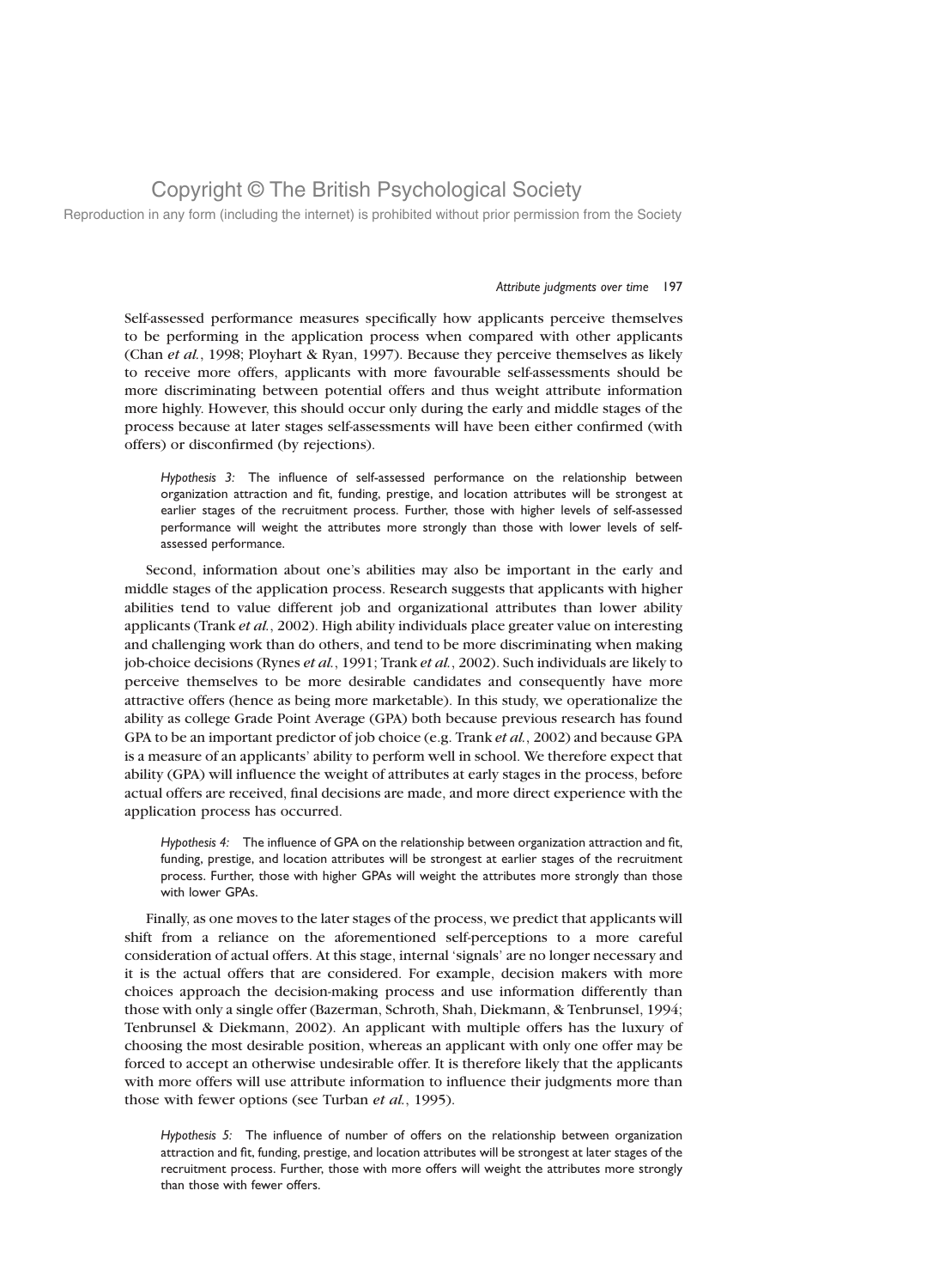Reproduction in any form (including the internet) is prohibited without prior permission from the Society

#### 198 Crystal M. Harold and Robert E. Ployhart

### **Methods**

#### **Participants**

The participants consisted of applicants to six Psychology PhD departments (i.e. biopsychology, clinical, developmental, human factors, and industrial/organizational) located in the United States during the 2002–2003 recruitment cycle. All applicants to these programs were contacted via mail at Time 1. Included in the Time 1 mailing was a letter detailing the study goals. Namely, potential participants were told the authors were interested in examining factors that influenced attraction to programs, that participation would entail completing surveys at three points throughout the application process so we could examine change over time, and that responses would be entirely anonymous and have no bearing on their selection status. Those who were interested in participating received instructions on how to create an anonymous code that could not be linked to them, and were asked to complete the survey and return it in the enclosed self-addressed stamped envelope. The same procedure was followed at each of the three time periods.

Surveys were mailed at three times to 296 applicants. Time 1 occurred immediately after applicants applied to the departments (shortly after Barber's (1998) generating applicants stage), 143 surveys were returned for a 48% response rate. Time 2 occurred at about the time applicants were interviewing with departments (similar to Barber's maintaining applicants stage), 60 surveys were returned for a 20% response rate. Time 3 occurred immediately after the April 15th deadline set by APA to notify applicants/departments of final decisions (similar to Barber's influencing decisions stage), 43 surveys were returned for a 14% response rate. Twenty-eight applicants completed all three surveys. While this sample may seem small, it is important to keep in mind that when using a policy-capturing design, analyses are based on 16 observations per participant (because we use a  $2 \times 2 \times 2 \times 2$  within-subjects design, discussed shortly). Therefore, at Time 1, our analyses were based on 2,288 observations, at Time 2, 960 observations, and at Time 3, 688 observations. At each time period, our respondents were primarily Caucasian (approximately 78%), females (approximately 73%), and on average 24 years of age.

More important is the concern that response rates may affect the results; we address this concern in two ways. First, we found no significant differences in age, gender, and race across time. Furthermore, there were no demographic differences between the full sample and the 28 individuals who completed all three questionnaires. Thus, the demographics of the respondents were equivalent at all three time periods. In addition, since an equal amount of rejected (46%) and accepted (54%) applicants responded at Time 3, our results should accurately reflect the population of applicants (to which the surveys were sent).

Second, we examined any potential difference in our results based on differences in sample size by comparing the full sample to only those 28 who completed all surveys across all three time periods. A significant difference in the weighting of attributes was found only for location at Time 1. There were no other significant differences. We therefore report our analyses based on the full sample because the results are the same.

At this point, it might be helpful to clarify why we chose to use a graduate applicant sample. The main reason is because to test our model and hypotheses, we needed fairly large numbers of applicants who would be in similar (but distinct) stages of recruitment and selection. More typical organizational recruitment practices are likely to be composed of applicants who are in varying stages of recruitment and selection.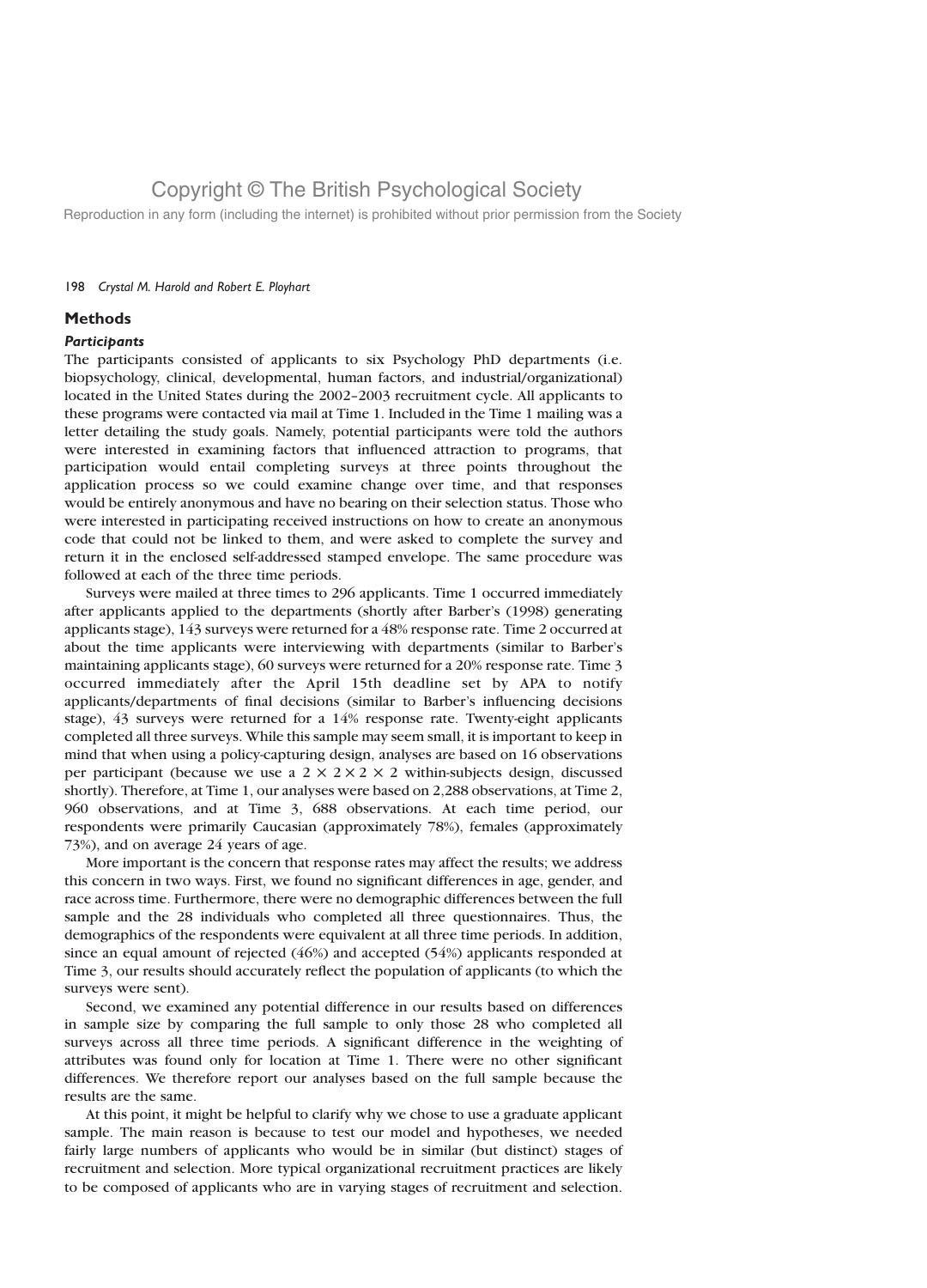Reproduction in any form (including the internet) is prohibited without prior permission from the Society

#### Attribute judgments over time 199

Our design is therefore likely to be more sensitive than those that contain applicants at multiple (and oftentimes unknown) stages, thereby allowing a better and more straightforward estimation of effect sizes and tests of hypotheses. To check the comparability of the graduate selection context to a more 'typical' employment selection context, we surveyed 35 alumni from graduate psychology programs. Results found substantial similarity between the weighting placed on the attributes in this study and the weighting placed on these attributes in more typical contexts (these analyses are available upon request). Thus, theoretically and empirically this sample should be appropriate for testing our model and hypotheses, although we fully consider this issue and potential limits to generalizability later in the Discussion section.

#### Design and procedure

This study employed a 2 (high/low fit)  $\times$  2 (high/low funding)  $\times$  2 (high/low  $precise)$   $\times$  2 (desirable/undesirable location) repeated measures policy-capturing design, with the policy-capturing survey repeated at each of the three time periods. Surveys were mailed to applicants of six Psychology PhD departments at three points in time. At Time 1, immediately following the application deadline set by the department (early January), participants received a questionnaire from the researchers as well as an explanation of the data collection procedure. The participants were asked to complete the questionnaires and return them in the enclosed, self-addressed, stamped envelopes. They were assured that their responses would remain confidential and would have no impact on their respective program's selection decisions. They were also instructed how to create a unique code by which their responses would be anonymous but able to be connected over the three time periods. The same procedure was followed at Time 2, which occurred at about the time many applicants were interviewing and beginning to learn of the programs' selection decisions (the middle of March). The same procedure was followed at Time 3, which occurred right after 15 April. On this date, programs and applicants are required by the American Psychological Association to inform each other of their decisions.

#### Policy-capturing survey

The first part of the questionnaire consisted of 16 scenarios depicting hypothetical graduate school offers. Each scenario contained a paragraph representing one of 16 possible combinations of fit, funding, prestige, and location attributes. Participants were instructed to 'Imagine this fictional program was one of your real possible choices for graduate programs' and 'consider all the information that you have acquired to date in the application process when responding . . . ' The applicants were explicitly instructed to consider the information presented and respond to the policy-capturing scenarios in light of their current selection status to encourage them to use the information (about graduate program attributes) they were gathering in their actual selection processes when responding to the policy-capturing scenarios. For example, if applicants were in the process of interviewing with graduate programs and information about fit attributes was most highly influencing their decision processes at that time, we expected fit attributes to also be weighted most highly when completing the hypothetical scenarios. They then read through the offer and indicated how likely they would be to accept a position with such characteristics, how desirable they found the offer, and how attracted they were to a graduate program with these characteristics. These scenarios were presented in a random order at each time period to prevent order effects.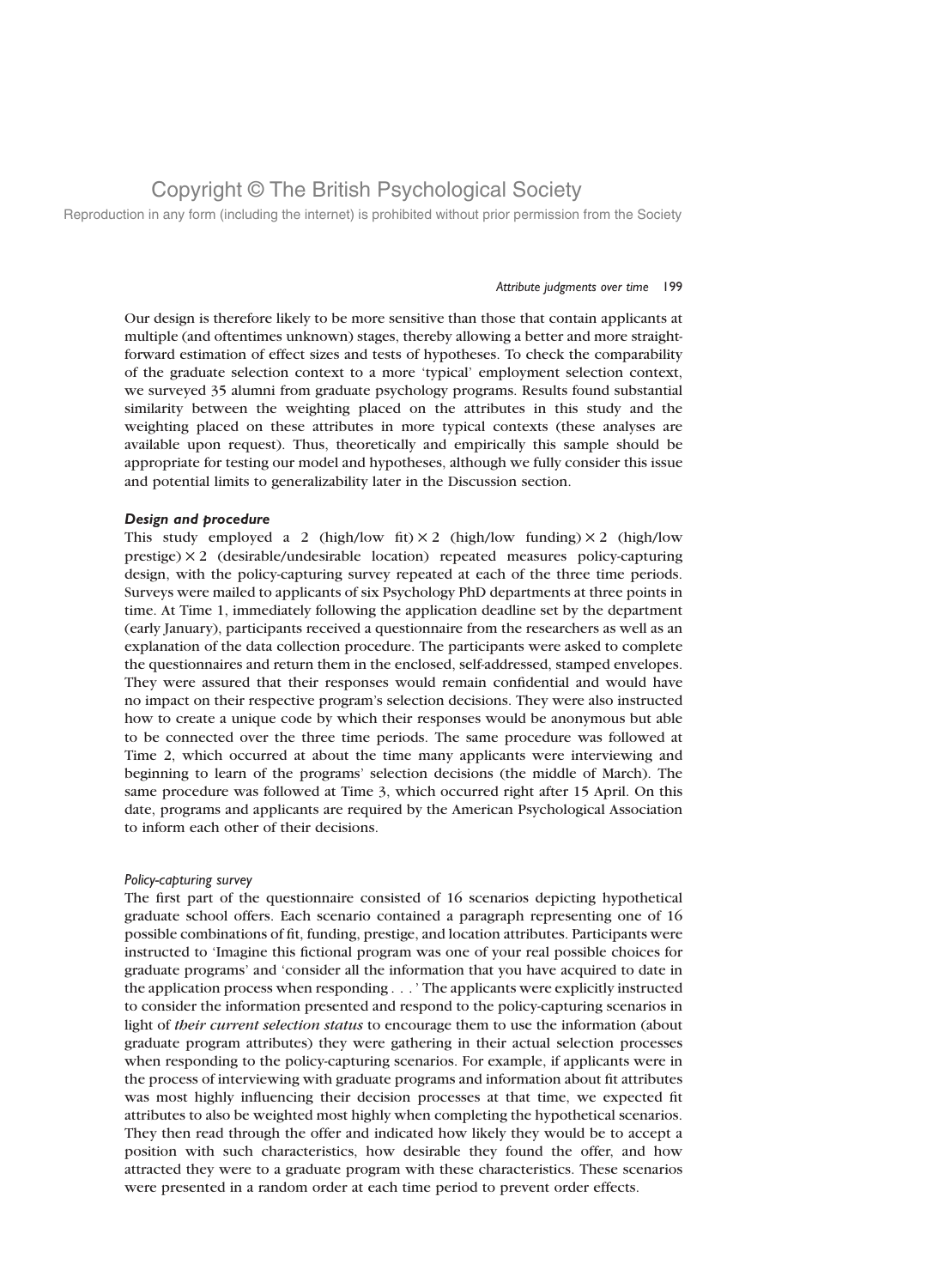Reproduction in any form (including the internet) is prohibited without prior permission from the Society

#### 200 Crystal M. Harold and Robert E. Ployhart

Research on applicant decision making has shown policy capturing to be an effective method for predicting and explaining applicants' job choices (Cable & Judge, 1994; Chapman et al., 2005; Graham & Cable, 2001; Slaughter, Richard, & Martin, 2006). However, there are notable challenges with policy-capturing methodologies. Balancing the appropriate number of attributes/scenarios presented with issues of participant fatigue is a major consideration of any policy-capturing survey. Additionally, the extent to which policy-capturing surveys are realistic is another noteworthy concern. In policycapturing scenarios, participants are presented the complete information for all potential 'organizations' (conditions), a situation not necessarily reflected in the real world (Rynes, 1991; Slaughter et al., 2006). Despite these potential limitations, recent research provides support for the generalizability of policy-capturing judgments to real-world application decisions. For example, Slaughter et al. demonstrated that weights derived using a policy-capturing approach could predict actual participant organization choice.

Graham and Cable further maintain 'policy capturing approaches are likely to work best in situations where participants are evaluating scenarios about which they have knowledge or that mirror a context they are experiencing' (p. 27). Therefore, policy capturing is an appropriate method for the present study because our participants were applicants actually considering such information in their real judgments and decisionmaking process. Because the scenarios developed for the present study were very similar to the actual decision-making process the applicants were engaged in, and because we instructed them to consider their current status in the real selection process as they responded to the survey, the policy capturing results should be reasonably representative of their real judgments (see Graham & Cable, 2001). This is why we instructed participants to consider each scenario in light of their current selection status. Therefore, given such instructions we anticipate that the applicants will use the information about graduate program characteristics gathered during their real graduate search and decision-making process and transfer this information to the policy-capturing scenarios. We expect those attributes that influence applicants' actual level of attraction to graduate programs (e.g. actual decision policies) will transfer to the policy-capturing scenarios and influence weighting of attribute information on the survey. Thus, if a certain attribute (for instance, prestige) were particularly salient when an applicant first applied to a program, we would expect the significance of prestige to be manifested in the applicants' judgments of the hypothetical programs presented in the policycapturing scenarios. If fit becomes most salient as the applicant makes a final decision, we expect fit to be highly predictive of organizational attraction during the final survey administration. However, the specific cues used in policy-capturing studies must be realistic. To ensure our cues were appropriate and realistic, a pilot survey was sent to 14 subject matter experts (current graduate students from all disciplines of psychology). They were asked to list attributes most important in influencing their decision of where to attend graduate school, and to list attributes that were most important in influencing their decision to reject an offer. Consistent with previous research, the attributes listed as most important were fit (64%), funding (71%), prestige (79%), and location (79%). Similarly, the lack of these attributes influenced our SME's decisions to reject a decision. This mirrors past research (Cable & Judge, 1994, 1997).

Each attribute was manipulated by varying the levels in a given scenario. Eight new SMEs reviewed the policy-capturing survey and indicated the degree to which they agreed the description provided for each level of each cue was an appropriate description, on a '1' (very inappropriate) to '5' (very appropriate) scale. Mean ratings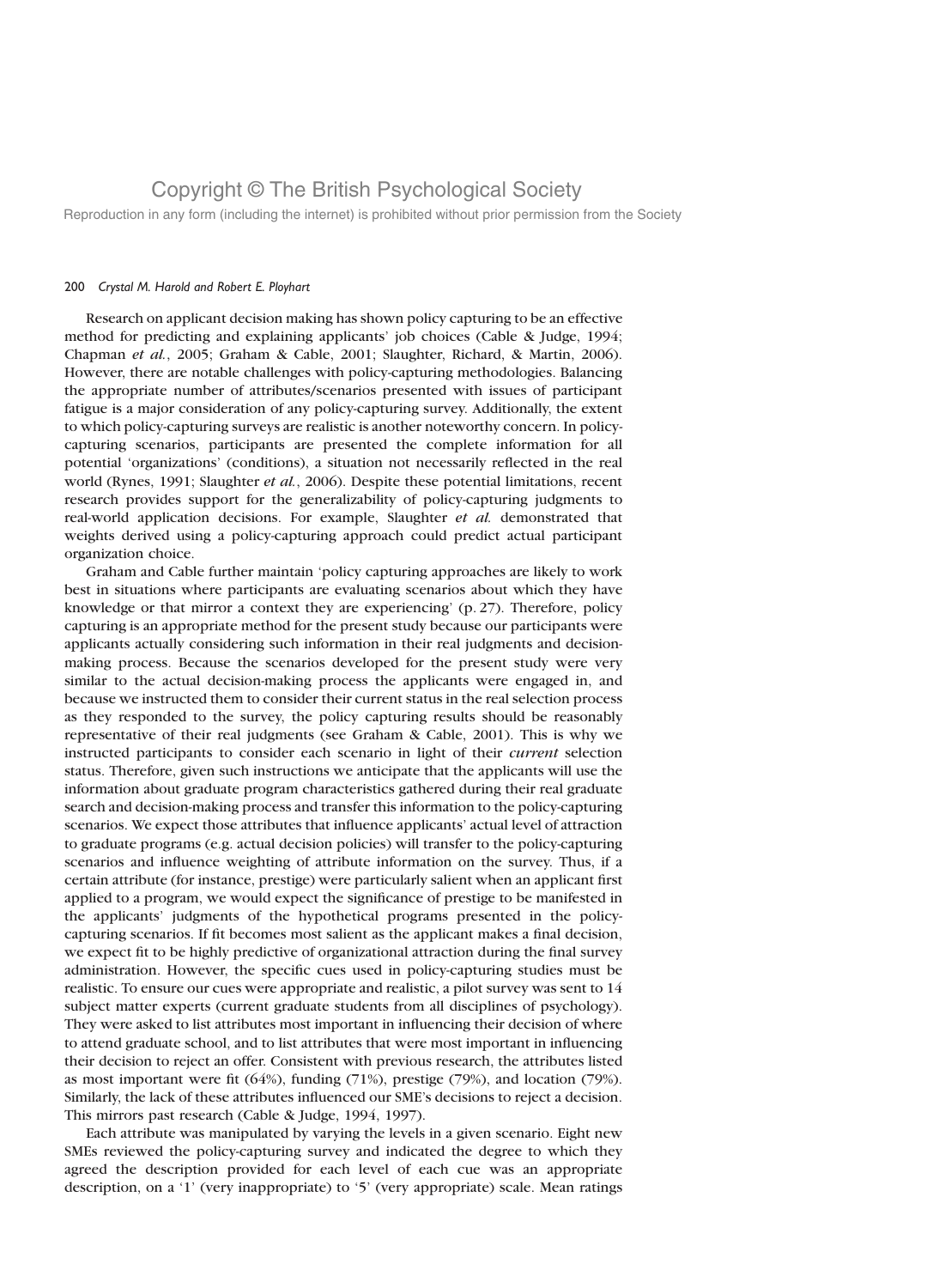Reproduction in any form (including the internet) is prohibited without prior permission from the Society

#### Attribute judgments over time 201

ranged from 4.5 for the 'undesirable location' level to 5.0 for the 'high-prestige' level. Therefore, SME ratings confirm that the manipulations of each cue level were appropriate. Example policy-capturing scenarios are included in Appendix A of this manuscript.

### **Measures**

Unless otherwise noted all measures used five-point scales  $(1 =$  strongly disagree,  $5 =$  strongly agree). Items were scored such that higher numbers indicated more favourable responses. Internal consistency reliabilities were acceptable for all scales and ranged from .77 to .96. Correlations were quite variable across scenarios and time, arguing against method bias as a primary cause of covariation (means, standard deviations, and correlations can be found in Tables 1–3 for Times 1–3, respectively). As noted earlier, before proceeding with analyses it is important to ensure that there is sufficient between-person variability in the weighting of the four attributes selected for investigation in the present study. Without variability, the attributes cannot be important drivers of attraction. As we demonstrate in Table 4 in our Level 1 model, these four attribute weightings did in fact have significant variance components ranging from .09 ( $p < .01$ ) for location to .27 for fit ( $p < .01$ ).

#### Organizational attraction

Upon reading each scenario (at each time period), participants responded to three items ('How likely would you be to accept an offer from this program', 'How desirable do you find this offer', and 'How attractive do you find this graduate program'), which assessed organizational attractiveness. These items were combined to create an organizational attractiveness scale due to the high correlations of the responses to these items. In addition, we conducted analyses with each item separately and found the same results. The intra-class correlation (ICC(1)) for attraction was .07 ( $p < .05$ ; James, 1982).

#### Self-assessments

Self-assessed performance was measured with a five-item scale adapted from Ployhart and Ryan (1997). Example items were 'My ability to succeed in graduate school is not as good as most people' and 'I did well in the University's graduate admissions process'.

#### **Demographics**

Demographic items were self-reported race, gender, age, GPA, GRE, and some openended questions. However, we only report the effects for GPA because these are the only effects hypothesized to influence attribute weighting. Although we could not verify the accuracy of self-reported GPA, previous research has reported high correlations  $(r = .85)$  or higher) between self-report data and objective measures (Gully, Payne, Keichel-Koles, & Whiteman, 2002). Further, the average undergraduate GPA of current doctoral students at the institution was 3.52, similar to that of our Time 1 participants, 3.55. The mean GRE score of students at this institution is also similar to our participants  $(GRE = 1, 176$  and  $1, 107$  for current students and applicants, respectively). This reduces (but does not eliminate) the concerns about the self-reported nature of these variables.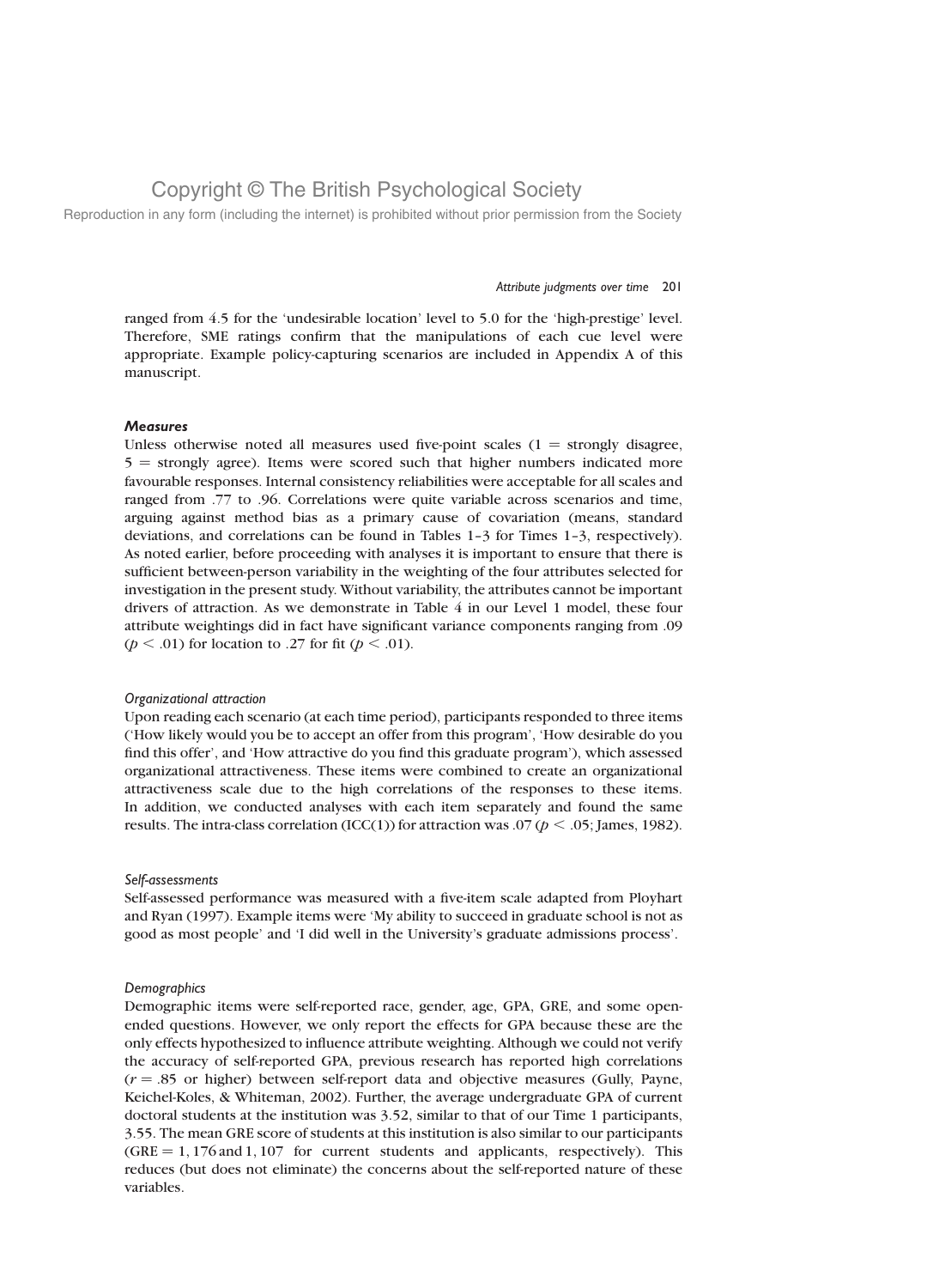Reproduction in any form (including the internet) is prohibited without prior permission from the Society

| Table 1. Means, standard deviations,                                      |                                                                                                |                                               |               |                                          | and correlations for Time I variables |                        |               |                    |                          |          |                                                                                                                                                                                                                                |                    |                |                                                                                                                                                                                                                                                                                                                     |                               |                                                                               |                |                |                          |                         |             |                                           |               |
|---------------------------------------------------------------------------|------------------------------------------------------------------------------------------------|-----------------------------------------------|---------------|------------------------------------------|---------------------------------------|------------------------|---------------|--------------------|--------------------------|----------|--------------------------------------------------------------------------------------------------------------------------------------------------------------------------------------------------------------------------------|--------------------|----------------|---------------------------------------------------------------------------------------------------------------------------------------------------------------------------------------------------------------------------------------------------------------------------------------------------------------------|-------------------------------|-------------------------------------------------------------------------------|----------------|----------------|--------------------------|-------------------------|-------------|-------------------------------------------|---------------|
|                                                                           | Mean                                                                                           | S                                             |               | 2                                        | Σ                                     | 4                      | S             | $\bullet$          | $\overline{\phantom{0}}$ | $\infty$ | ᡐ                                                                                                                                                                                                                              | $\subseteq$        | $=$            | $\overline{\mathbf{C}}$                                                                                                                                                                                                                                                                                             | $\tilde{ }$                   | ᅕ                                                                             | $\overline{5}$ | $\tilde{ }$    | $\overline{\phantom{0}}$ | $\frac{\infty}{\infty}$ | $\tilde{=}$ | $\overline{\mathbf{C}}$<br>$\overline{c}$ |               |
|                                                                           | $23.67$<br>$-3.57$<br>$-3.57$<br>$-3.84$                                                       |                                               |               |                                          |                                       |                        |               |                    |                          |          |                                                                                                                                                                                                                                |                    |                |                                                                                                                                                                                                                                                                                                                     |                               |                                                                               |                |                |                          |                         |             |                                           |               |
| Age<br>Sex                                                                |                                                                                                |                                               | ငိ            | L                                        |                                       |                        |               |                    |                          |          |                                                                                                                                                                                                                                |                    |                |                                                                                                                                                                                                                                                                                                                     |                               |                                                                               |                |                |                          |                         |             |                                           |               |
| GP∆<br>2<br>2                                                             |                                                                                                |                                               | CO.           |                                          |                                       |                        |               |                    |                          |          |                                                                                                                                                                                                                                |                    |                |                                                                                                                                                                                                                                                                                                                     |                               |                                                                               |                |                |                          |                         |             |                                           |               |
| <b>Offers</b><br>$\overline{ }$                                           |                                                                                                |                                               | $\frac{6}{2}$ | $\ddot{\varepsilon} \leq \ddot{\vec{v}}$ |                                       | L                      |               |                    |                          |          |                                                                                                                                                                                                                                |                    |                |                                                                                                                                                                                                                                                                                                                     |                               |                                                                               |                |                |                          |                         |             |                                           |               |
| Self-<br>$\overline{5}$                                                   |                                                                                                | $450$<br>$0.45$<br>$0.28$<br>$0.56$<br>$0.56$ |               |                                          | 0, 2                                  | ္က                     | .76           |                    |                          |          |                                                                                                                                                                                                                                |                    |                |                                                                                                                                                                                                                                                                                                                     |                               |                                                                               |                |                |                          |                         |             |                                           |               |
| assessed                                                                  |                                                                                                |                                               |               |                                          |                                       |                        |               |                    |                          |          |                                                                                                                                                                                                                                |                    |                |                                                                                                                                                                                                                                                                                                                     |                               |                                                                               |                |                |                          |                         |             |                                           |               |
| perf.                                                                     |                                                                                                |                                               |               |                                          |                                       |                        |               |                    |                          |          |                                                                                                                                                                                                                                |                    |                |                                                                                                                                                                                                                                                                                                                     |                               |                                                                               |                |                |                          |                         |             |                                           |               |
| 6 Attract                                                                 |                                                                                                |                                               |               |                                          | င်္                                   | 25                     |               | ಜ                  |                          |          |                                                                                                                                                                                                                                |                    |                |                                                                                                                                                                                                                                                                                                                     |                               |                                                                               |                |                |                          |                         |             |                                           |               |
| 7 Attract 2                                                               |                                                                                                |                                               |               | $5 - 54$                                 |                                       |                        | $=$ $\approx$ |                    |                          |          |                                                                                                                                                                                                                                |                    |                |                                                                                                                                                                                                                                                                                                                     |                               |                                                                               |                |                |                          |                         |             |                                           |               |
| 8 Attract 3                                                               |                                                                                                |                                               |               |                                          |                                       | ತೆ ಚ                   |               |                    |                          | 58       |                                                                                                                                                                                                                                |                    |                |                                                                                                                                                                                                                                                                                                                     |                               |                                                                               |                |                |                          |                         |             |                                           |               |
| 9 Attract 4                                                               |                                                                                                |                                               |               |                                          | S S<br>T                              | ð.                     | s             | = ಸ್ತೆ ಇ           |                          | $\Xi$    | 5                                                                                                                                                                                                                              |                    |                |                                                                                                                                                                                                                                                                                                                     |                               |                                                                               |                |                |                          |                         |             |                                           |               |
| LO<br>10 Attract                                                          |                                                                                                |                                               |               | O.                                       |                                       | $\tilde{\Xi}$          | S.            |                    |                          |          |                                                                                                                                                                                                                                |                    |                |                                                                                                                                                                                                                                                                                                                     |                               |                                                                               |                |                |                          |                         |             |                                           |               |
| ∾<br>II Attract                                                           | $7.58$ $7.798$ $7.798$ $7.798$ $7.798$ $7.798$ $7.798$ $7.798$ $7.798$ $7.798$ $7.798$ $7.798$ | 5357686868667558675<br>5357686666867          | 5879999999777 | $\frac{\infty}{\cdot}$                   | 3.3.7.83.87.8                         | $\frac{1}{2}$          | ್ರೆ           | <u>8 ५</u>         | $8 - 49$ $- 49$ $- 89$   |          | $-2.5$ $-2.5$ $-2.5$ $-2.5$ $-2.5$ $-2.5$ $-2.5$ $-2.5$ $-2.5$ $-2.5$ $-2.5$ $-2.5$ $-2.5$ $-2.5$ $-2.5$ $-2.5$ $-2.5$ $-2.5$ $-2.5$ $-2.5$ $-2.5$ $-2.5$ $-2.5$ $-2.5$ $-2.5$ $-2.5$ $-2.5$ $-2.5$ $-2.5$ $-2.5$ $-2.5$ $-2.$ | $= 8.888884784778$ |                |                                                                                                                                                                                                                                                                                                                     |                               |                                                                               |                |                |                          |                         |             |                                           |               |
| 12 Attract                                                                |                                                                                                |                                               |               | $\ddot{=}$                               |                                       |                        |               | र्ट स्             |                          |          |                                                                                                                                                                                                                                |                    |                |                                                                                                                                                                                                                                                                                                                     |                               |                                                                               |                |                |                          |                         |             |                                           |               |
| 13 Attract 8                                                              |                                                                                                |                                               |               |                                          |                                       | $rac{3}{2}$            | $\frac{8}{1}$ |                    |                          |          |                                                                                                                                                                                                                                |                    |                |                                                                                                                                                                                                                                                                                                                     | 85                            |                                                                               |                |                |                          |                         |             |                                           |               |
| 4 Attract 9                                                               |                                                                                                |                                               |               | 358                                      |                                       | ð.                     | ၁ ၂           | 88                 | $-2.88899$               |          |                                                                                                                                                                                                                                |                    | 8.759999597    | $\frac{1}{2}$ $\frac{1}{2}$ $\frac{1}{2}$ $\frac{1}{2}$ $\frac{1}{2}$ $\frac{1}{2}$ $\frac{1}{2}$ $\frac{1}{2}$ $\frac{1}{2}$ $\frac{1}{2}$ $\frac{1}{2}$ $\frac{1}{2}$ $\frac{1}{2}$ $\frac{1}{2}$ $\frac{1}{2}$ $\frac{1}{2}$ $\frac{1}{2}$ $\frac{1}{2}$ $\frac{1}{2}$ $\frac{1}{2}$ $\frac{1}{2}$ $\frac{1}{2}$ | $\approx$                     | 89                                                                            |                |                |                          |                         |             |                                           |               |
| IS Attract 10                                                             |                                                                                                |                                               |               |                                          |                                       | $\frac{\infty}{\cdot}$ |               |                    |                          |          |                                                                                                                                                                                                                                |                    |                |                                                                                                                                                                                                                                                                                                                     |                               |                                                                               |                |                |                          |                         |             |                                           |               |
| 6 Attract I                                                               |                                                                                                |                                               |               |                                          |                                       |                        | $\tilde{\Xi}$ |                    |                          |          |                                                                                                                                                                                                                                |                    |                |                                                                                                                                                                                                                                                                                                                     | $\frac{36}{6}$                |                                                                               |                |                |                          |                         |             |                                           |               |
| 7 Attract 12                                                              |                                                                                                |                                               |               | $\frac{a}{2}$ g g $\frac{a}{2}$          |                                       | $\leq \overline{2}$    | $\Xi$         |                    |                          |          |                                                                                                                                                                                                                                |                    |                |                                                                                                                                                                                                                                                                                                                     |                               |                                                                               |                |                |                          |                         |             |                                           |               |
| 8 Attract 13                                                              |                                                                                                | 0.93                                          |               |                                          | $\tilde{=}$<br>T                      | ð.                     | $\tilde{=}$   | 8,8,5,8            |                          |          |                                                                                                                                                                                                                                |                    |                |                                                                                                                                                                                                                                                                                                                     | $\vec{w}$ $\vec{w}$ $\vec{w}$ | $-5.887727$                                                                   | $884 - 484$    | $89 - 399 + 7$ | 898555                   |                         |             |                                           |               |
| 9 Attract 14                                                              | $-99$                                                                                          | 0.82                                          | S.            | $\tilde{=}$                              | $\frac{2}{3}$<br>$\overline{1}$       | $\Xi$                  | S.            |                    |                          |          |                                                                                                                                                                                                                                |                    |                |                                                                                                                                                                                                                                                                                                                     |                               |                                                                               |                |                |                          | 88 <sub>n</sub>         | ᅙ           |                                           |               |
| 20 Attract 15                                                             | 2.72<br>3.02                                                                                   | 0.94                                          | 9 g           | $\overline{N}$                           |                                       | $\dot{5}$              | $\tilde{\Xi}$ | CO.                | $\ddot{5}$               |          |                                                                                                                                                                                                                                |                    |                |                                                                                                                                                                                                                                                                                                                     | $\supseteq$                   |                                                                               |                |                |                          | $69$                    | 66          | 9Ó                                        |               |
| 21 Attract 16                                                             |                                                                                                | $\overline{0}$ .                              |               | 3                                        | న                                     |                        | 5s            | S                  | $\overline{m}$           | $\Xi$    | $\frac{6}{5}$                                                                                                                                                                                                                  |                    | $\frac{26}{3}$ |                                                                                                                                                                                                                                                                                                                     | $\frac{8}{3}$                 |                                                                               |                |                |                          | δ.                      |             | $\frac{8}{2}$                             | ဆွ            |
| $N = 143$ , all correlations .20 and<br>hypothetical programs and offers. |                                                                                                |                                               |               | Ē                                        | gher significant at p                 |                        | $\vee$        | .05. Reliabilities |                          |          |                                                                                                                                                                                                                                |                    |                |                                                                                                                                                                                                                                                                                                                     |                               | appear on the diagonal. Attract I-16 refer to the rated attractiveness of the |                |                |                          |                         |             |                                           | $\frac{8}{1}$ |
|                                                                           |                                                                                                |                                               |               |                                          |                                       |                        |               |                    |                          |          |                                                                                                                                                                                                                                |                    |                |                                                                                                                                                                                                                                                                                                                     |                               |                                                                               |                |                |                          |                         |             |                                           |               |

### 202 Crystal M. Harold and Robert E. Ployhart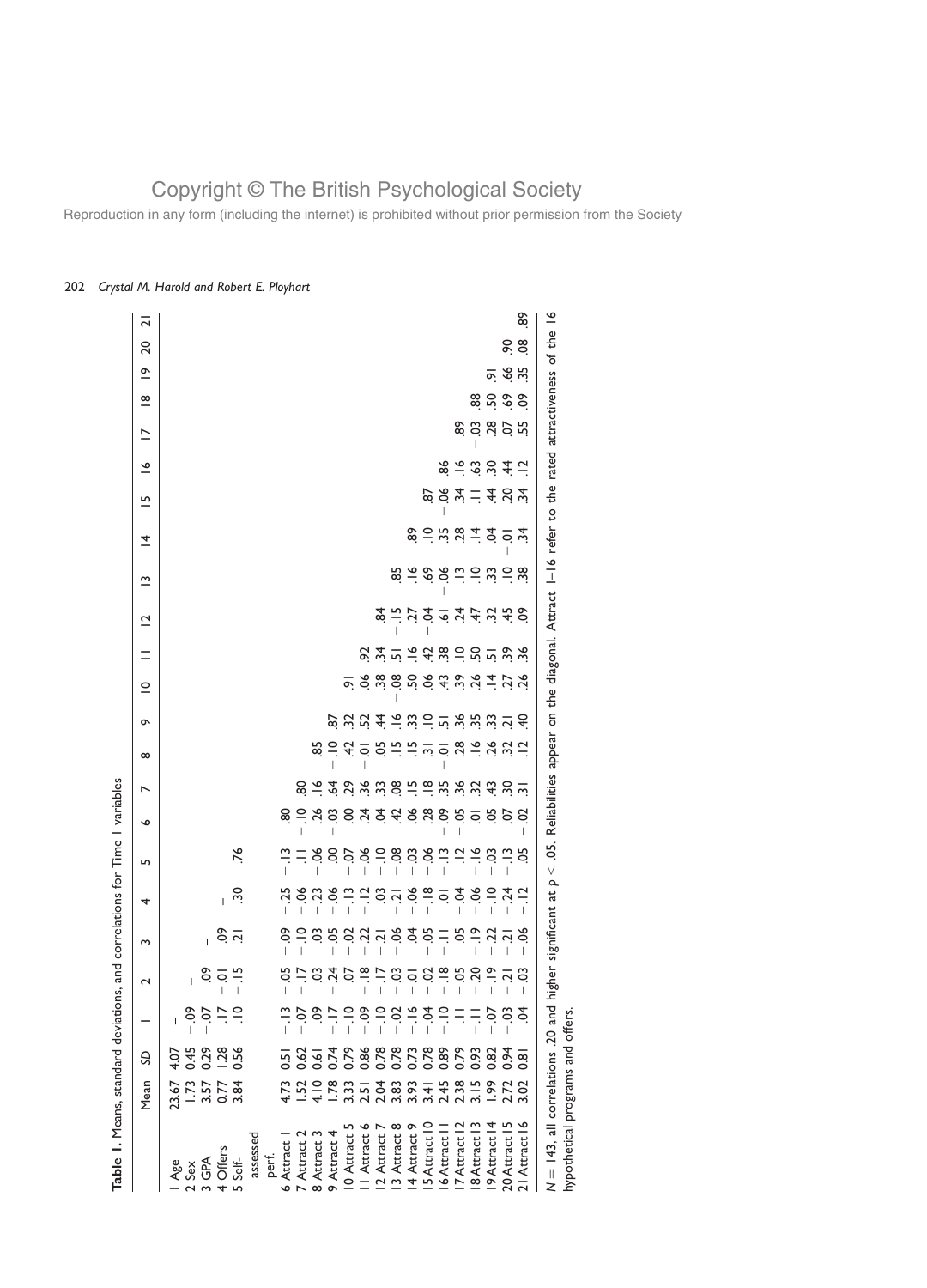Reproduction in any form (including the internet) is prohibited without prior permission from the Society

|               | Mean        | S    |               | $\sim$      | S                              | 4                                      | LO <sub>1</sub>     | $\bullet$         | $\overline{ }$       | $\infty$             | $\sigma$                 | $\subseteq$              | $\equiv$                 | $\overline{C}$       | $\tilde{ }$          | $\overline{4}$              | 므          | $\tilde{=}$ | $\overline{\phantom{0}}$ | $\frac{\infty}{\infty}$ | $\tilde{=}$                    | $\overline{c}$ |
|---------------|-------------|------|---------------|-------------|--------------------------------|----------------------------------------|---------------------|-------------------|----------------------|----------------------|--------------------------|--------------------------|--------------------------|----------------------|----------------------|-----------------------------|------------|-------------|--------------------------|-------------------------|--------------------------------|----------------|
| Age           | 24.40       | 5.17 |               |             |                                |                                        |                     |                   |                      |                      |                          |                          |                          |                      |                      |                             |            |             |                          |                         |                                |                |
| 2 Sex         | <b>1.73</b> | 0.45 |               |             |                                |                                        |                     |                   |                      |                      |                          |                          |                          |                      |                      |                             |            |             |                          |                         |                                |                |
| S GPA         | 3.64        | 0.24 |               |             | $\overline{1}$                 |                                        |                     |                   |                      |                      |                          |                          |                          |                      |                      |                             |            |             |                          |                         |                                |                |
| 4 Offers      | 2.05        | 1.74 | $-08$         | S.          | SO                             | T                                      |                     |                   |                      |                      |                          |                          |                          |                      |                      |                             |            |             |                          |                         |                                |                |
| 5 Self-       | 3.45        | 0.89 | S             |             | $\overline{r}$                 | ن                                      | 88                  |                   |                      |                      |                          |                          |                          |                      |                      |                             |            |             |                          |                         |                                |                |
| assessed      |             |      |               |             |                                |                                        |                     |                   |                      |                      |                          |                          |                          |                      |                      |                             |            |             |                          |                         |                                |                |
| perf.         |             |      |               |             |                                |                                        |                     |                   |                      |                      |                          |                          |                          |                      |                      |                             |            |             |                          |                         |                                |                |
| 6 Attract 1   | 1.97        | 0.79 | $-16$         | $-0$        | ă<br>$\overline{\phantom{a}}$  | $\vec{=}$                              | ತ್ತ                 | 88                |                      |                      |                          |                          |                          |                      |                      |                             |            |             |                          |                         |                                |                |
| 7 Attract 2   | 3.05        | 0.78 | S             | $-0.6$      | $\supseteq$                    | 55                                     | ă,                  |                   | ဆို                  |                      |                          |                          |                          |                      |                      |                             |            |             |                          |                         |                                |                |
| 8 Attract 3   | 2.16        | 0.98 |               | $-06$       | $\tilde{\vec{z}}$<br>I         | 29<br>I                                | 55                  | $-38$             | 57                   | र्द                  |                          |                          |                          |                      |                      |                             |            |             |                          |                         |                                |                |
| 9 Attract 4   | 1.44        | 0.62 | $\frac{1}{1}$ | $-03$       | ρ.<br>$\overline{\phantom{a}}$ | 20<br>$\overline{\phantom{a}}$         | $\ddot{5}$          | 47                | 55                   | $\ddot{9}$           | $\tilde{e}$              |                          |                          |                      |                      |                             |            |             |                          |                         |                                |                |
| 10 Attract 5  | 4.43        | 0.54 | ट<br>न        | S           | 22                             | $\frac{1}{2}$                          | ਼                   | Š.                | ö                    | $\frac{8}{1}$        | $\Xi$                    | 29                       |                          |                      |                      |                             |            |             |                          |                         |                                |                |
| II Attract 6  | 2.73        | 0.80 | io.<br>-      | $-0.8$      | S<br>$\overline{1}$            | S                                      | ළි.                 | 52                | 45                   | $\ddot{36}$          | 57                       | $\frac{\infty}{\cdot}$   | 5g                       |                      |                      |                             |            |             |                          |                         |                                |                |
| 2 Attract 7   | 3.68        | 0.92 | ت<br>آ        | $\ddot{5}$  | $\frac{8}{1}$<br>I             | S.                                     | S                   | $\Xi$             | 22                   | 29                   | $\tilde{=}$              | 5 <sup>2</sup>           | Ος.                      | ୡୄ                   |                      |                             |            |             |                          |                         |                                |                |
| 3 Attract 8   | 3.99        | 0.82 | $\frac{8}{2}$ | Ξ           | $\tilde{\Xi}$                  | $\overline{N}$<br>I                    | S                   | $\ddot{=}$        | Ξ                    | 56                   | S                        | $\vec{a}$                | 27                       | 두                    | æ                    |                             |            |             |                          |                         |                                |                |
| 4 Attract 9   | 4.21        | 0.79 | $-3$          | င္ပ         | S<br>I                         | 5o                                     | Ξ                   | 22                | Ξ                    | $\frac{5}{1}$        | $\tilde{=}$              | $\overline{\phantom{a}}$ | $\overline{\phantom{a}}$ | $\ddot{\mathcal{E}}$ | $\equiv$             | $\mathcal{S}$               |            |             |                          |                         |                                |                |
| 5 Attract 10  | 3.61        | 0.77 | S             | $\tilde{=}$ | 30                             | 25<br>$\overline{\phantom{a}}$         | S.                  | $\tilde{\vec{z}}$ | $\Xi$                | ă,                   | Ξ                        | $\overline{m}$           | $\ddot{=}$               | ප                    | 58                   | S.                          | န္တ        |             |                          |                         |                                |                |
| 6 Attract 11  | 2.81        | 0.93 |               | $-20$       | 5.                             | Ξ<br>Ï                                 | $\ddot{5}$          | $\frac{4}{3}$     | $\overline{\bullet}$ | S.                   | 45                       | $\frac{1}{2}$            | SO.                      | 56                   | $\tilde{=}$          | $\frac{4}{4}$ $\frac{1}{4}$ | Ξ          | ္ပ          |                          |                         |                                |                |
| 17 Attract 12 | 2.60        | 0.84 |               | န္ပ         | $\tilde{=}$                    | $-06$                                  | Ş                   | 26                | CO.                  | £                    | $\overline{\phantom{a}}$ | $\vec{=}$                | $\overline{0}$           | $\ddot{5}$           | 43                   |                             | 53         | $\Xi$       | रूं                      |                         |                                |                |
| 8 Attract 13  | 3.35        | 0.84 | S.            | န္ပ         | $\overline{8}$                 | 26<br>Ï                                | S                   | 27                | ত্ৰ                  | $\ddot{\mathcal{S}}$ | 28                       | $\frac{1}{2}$ 8          | 50                       | දි                   | œ.                   | So                          | 5Ò         | 58          | $-\frac{6}{1}$           | S.                      |                                |                |
| 19 Attract 14 | 2.08        | 0.82 | ē             | $-0.9$      | $\overline{-}$                 | $\ddot{5}$<br>$\overline{\phantom{a}}$ | S                   | $\ddot{ }$        | $\ddot{3}$           | 28                   | 43                       |                          | $\ddot{36}$              | इं                   | ن                    | $\frac{8}{1}$               | $\ddot{+}$ | $\vec{a}$   | 50                       | 32                      | \$                             |                |
| 20 Attract 15 | 4.93        | 0.28 |               | S.          | $\frac{1}{2}$<br>I             | $\vec{a}$                              | S                   | $\overline{S}$    | 5g<br>I              | 5o                   | දි                       | S.                       | S.                       | ē                    | $\tilde{\mathbf{u}}$ | $\frac{5}{1}$               | $\infty$   | S           | ð.                       | 9Ò                      | 28<br>$\overline{\phantom{a}}$ | 93             |
| 21 Attract 16 | 3.44        | 0.98 | $-10$         | S           | Ś.<br>I                        | $\frac{15}{11}$<br>I                   | $\frac{15}{1}$<br>L | $\ddot{c}$        | ິຣ<br>I              | S                    | Ξ.                       | S<br>L                   | $\frac{1}{1}$            | 25                   | 4                    | $\frac{45}{3}$              | 29         | δ.          | 5,                       | $\frac{5}{1}$<br>I      | S<br>$\mathsf{I}$              | 00             |

Attribute judgments over time 203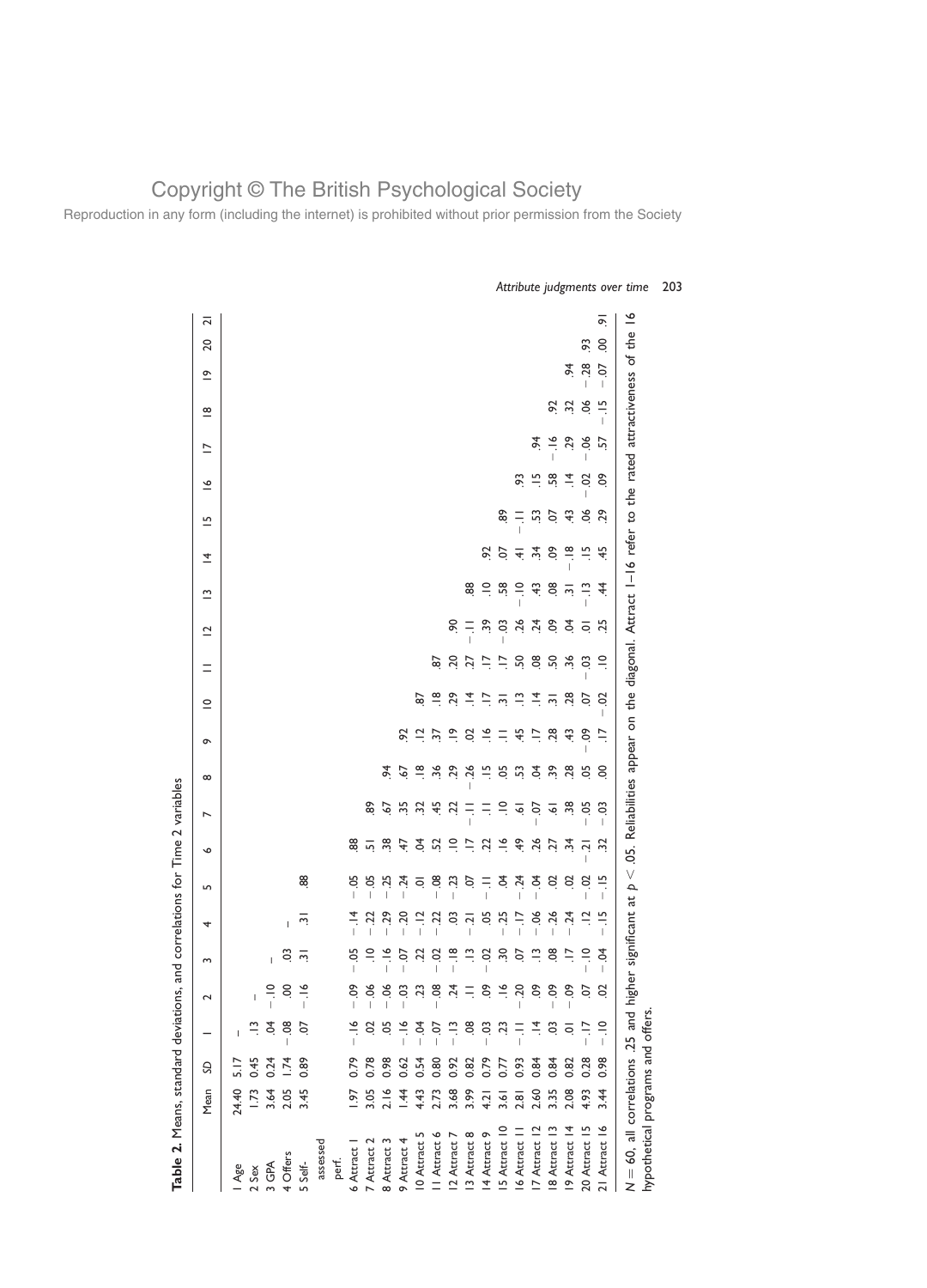Reproduction in any form (including the internet) is prohibited without prior permission from the Society

| Table 3. Means, standard deviations,                                                        |               |                       |                 |                             | and correlations for Time 3 variables |                                |                               |                                                        |                                               |               |   |                                                                 |                                       |                                                       |                                                                                                                                             |                          |                                                                       |               |                             |                 |                              |                         |
|---------------------------------------------------------------------------------------------|---------------|-----------------------|-----------------|-----------------------------|---------------------------------------|--------------------------------|-------------------------------|--------------------------------------------------------|-----------------------------------------------|---------------|---|-----------------------------------------------------------------|---------------------------------------|-------------------------------------------------------|---------------------------------------------------------------------------------------------------------------------------------------------|--------------------------|-----------------------------------------------------------------------|---------------|-----------------------------|-----------------|------------------------------|-------------------------|
|                                                                                             | Mean          | S                     |                 | $\sim$                      | S                                     | 4                              | LO <sub>1</sub>               | $\bullet$                                              | ↖                                             | $\infty$      | ç | $\subseteq$                                                     | $\equiv$                              | $\overline{\mathbf{C}}$                               | $\tilde{ }$                                                                                                                                 | $\overline{4}$           | $\overline{5}$                                                        | $\tilde{=}$   | $\overline{\phantom{0}}$    | $\infty$        | 20<br>$\tilde{e}$            | $\overline{\mathbf{c}}$ |
| Age                                                                                         | 24.93         | 6.39                  |                 |                             |                                       |                                |                               |                                                        |                                               |               |   |                                                                 |                                       |                                                       |                                                                                                                                             |                          |                                                                       |               |                             |                 |                              |                         |
| 2 Sex                                                                                       | $\frac{1}{8}$ | 0.39                  |                 | L                           |                                       |                                |                               |                                                        |                                               |               |   |                                                                 |                                       |                                                       |                                                                                                                                             |                          |                                                                       |               |                             |                 |                              |                         |
| 3 GPA                                                                                       | 3.71          | 0.19                  | 23              | $\frac{8}{1}$               | $\overline{1}$                        |                                |                               |                                                        |                                               |               |   |                                                                 |                                       |                                                       |                                                                                                                                             |                          |                                                                       |               |                             |                 |                              |                         |
| 4 Offers                                                                                    | 2.98          | $\frac{6}{2}$         | ē               | 50<br>T                     |                                       | $\mathsf{L}$                   |                               |                                                        |                                               |               |   |                                                                 |                                       |                                                       |                                                                                                                                             |                          |                                                                       |               |                             |                 |                              |                         |
| 5 Self-                                                                                     | 3.56          | $-0.1$                | Š.              | $\frac{8}{1}$               | <u>ुं ५</u>                           | Ż2                             | $\sigma$                      |                                                        |                                               |               |   |                                                                 |                                       |                                                       |                                                                                                                                             |                          |                                                                       |               |                             |                 |                              |                         |
| assessed                                                                                    |               |                       |                 |                             |                                       |                                |                               |                                                        |                                               |               |   |                                                                 |                                       |                                                       |                                                                                                                                             |                          |                                                                       |               |                             |                 |                              |                         |
| perf.                                                                                       |               |                       |                 |                             |                                       |                                |                               |                                                        |                                               |               |   |                                                                 |                                       |                                                       |                                                                                                                                             |                          |                                                                       |               |                             |                 |                              |                         |
| 6 Attract                                                                                   | $-57$         | $\overline{0.5}$      | Ņ               | 5c<br>T                     | $\frac{\infty}{\cdot}$                | $\frac{5}{1}$                  |                               |                                                        |                                               |               |   |                                                                 |                                       |                                                       |                                                                                                                                             |                          |                                                                       |               |                             |                 |                              |                         |
| 7 Attract 2                                                                                 | 2.74          | 0.82                  | ငိ              |                             | $\tilde{=}$                           | ੩                              | $\frac{\infty}{\cdot}$        |                                                        | ର୍                                            |               |   |                                                                 |                                       |                                                       |                                                                                                                                             |                          |                                                                       |               |                             |                 |                              |                         |
| 8 Attract 3                                                                                 | 1.85          | 0.79                  | $\frac{8}{1}$   |                             | $\frac{15}{1}$                        | 28                             | S.                            |                                                        |                                               |               |   |                                                                 |                                       |                                                       |                                                                                                                                             |                          |                                                                       |               |                             |                 |                              |                         |
| 9 Attract 4                                                                                 | 1.24          | 0.44                  | $\frac{1}{1}$   |                             | $\tilde{=}$                           | $\frac{\infty}{\cdot}$         |                               |                                                        |                                               |               |   |                                                                 |                                       |                                                       |                                                                                                                                             |                          |                                                                       |               |                             |                 |                              |                         |
| 10 Attract 5                                                                                | 4.43          | 0.56                  | 50              | 3758                        | Ś.                                    | 53                             | $\frac{5}{2}$                 |                                                        | 397787878788                                  | 8.47789999777 |   | 2                                                               |                                       |                                                       |                                                                                                                                             |                          |                                                                       |               |                             |                 |                              |                         |
| II Attract 6                                                                                | 2.41          | 0.92                  | $rac{1}{\cdot}$ |                             | $\Xi$                                 | ੩                              |                               |                                                        |                                               |               |   | $\overline{m}$                                                  | ಹಿ                                    |                                                       |                                                                                                                                             |                          |                                                                       |               |                             |                 |                              |                         |
| 12 Attract 7                                                                                | 3.70          |                       | $\ddot{3}$      |                             | $\overline{28}$                       | $\equiv$                       | $\frac{8}{10}$ $\frac{4}{10}$ |                                                        |                                               |               |   | $\hat{A}$                                                       |                                       | 55                                                    |                                                                                                                                             |                          |                                                                       |               |                             |                 |                              |                         |
| 3 Attract 8                                                                                 | 3.87          | 0.84<br>0.78<br>0.0.0 | ಲ್ಲಿ ಬೆ         | $83 - 2$                    | $\Xi$                                 | S                              | $rac{1}{2}$                   | $\ddot{a}$ $\ddot{a}$ $\ddot{a}$ $\ddot{a}$ $\ddot{a}$ |                                               |               |   | $\frac{1}{\infty}$ $\frac{1}{\infty}$                           | $-0.89$ $-0.0000$ $-0.0000$ $-0.0000$ | Ξ                                                     |                                                                                                                                             |                          |                                                                       |               |                             |                 |                              |                         |
| 14 Attract 9                                                                                | 4.20          |                       |                 |                             | 20                                    | S                              |                               |                                                        |                                               |               |   |                                                                 |                                       | 58                                                    |                                                                                                                                             |                          |                                                                       |               |                             |                 |                              |                         |
| 5 Attract 10                                                                                | 3.45          |                       | 34.26           | $\frac{1}{2}$ $\frac{1}{2}$ | <u>ಜ ಜ</u>                            | 8Ò                             | $\ddot{\mathrm{c}}$           |                                                        |                                               |               |   |                                                                 |                                       |                                                       |                                                                                                                                             |                          |                                                                       |               |                             |                 |                              |                         |
| 16 Attract 1                                                                                | 2.53          | 1.03                  |                 |                             |                                       | 45                             | स्                            | $\frac{6}{7}$                                          |                                               |               |   |                                                                 |                                       |                                                       |                                                                                                                                             |                          | $\frac{2}{5}$                                                         | S.            |                             |                 |                              |                         |
| 7 Attract 12                                                                                | 2.65          | $\frac{1}{2}$         | 0.02            | $\frac{5}{2}$               | $rac{4}{5}$<br>I                      |                                | $\frac{8}{1}$ $\frac{8}{1}$   | $\frac{8}{1}$ $\frac{8}{1}$                            |                                               |               |   |                                                                 |                                       |                                                       |                                                                                                                                             |                          |                                                                       | 3.5           | ó                           |                 |                              |                         |
| 18 Attract 1                                                                                | 3.16          | 0.92                  |                 |                             | $\infty$                              | $5.57$ $\frac{1}{2}$           |                               |                                                        |                                               |               |   | $\frac{36}{10}$ $\frac{14}{10}$ $\frac{11}{10}$ $\frac{11}{10}$ |                                       | $\ddot{a}$ $\dot{c}$ $\ddot{a}$ $\ddot{a}$ $\ddot{b}$ | $\frac{9}{4}$ $\frac{4}{4}$ $\frac{1}{4}$ $\frac{1}{6}$ $\frac{1}{8}$ $\frac{1}{9}$ $\frac{1}{9}$ $\frac{1}{9}$ $\frac{1}{9}$ $\frac{1}{9}$ | $x = 3$ $\div$ $x = 3$   | $\frac{4}{3}$ $\frac{1}{3}$ $\frac{1}{2}$ $\frac{1}{2}$ $\frac{1}{2}$ |               | $\frac{5}{1}$               | Ō.              |                              |                         |
| 19 Attract 14                                                                               | 1.78          | 0.74                  | ငိ              | S                           | $\tilde{\vec{z}}$                     |                                | 29                            | Σ,                                                     | 47                                            |               |   |                                                                 |                                       |                                                       |                                                                                                                                             |                          |                                                                       | $rac{4}{5}$   | S.                          | 55              | 95                           |                         |
| Ë<br>20 Attract                                                                             | 4.93          | 0.23                  | $\frac{4}{5}$   | I.                          | $\tilde{\vec{z}}$                     | $\overline{Q}$                 | 8Ó                            | Ś.                                                     | S<br>T                                        |               |   | $\vec{a}$                                                       | $\tilde{=}$                           | Ξ                                                     |                                                                                                                                             | $\overline{\phantom{a}}$ |                                                                       | T<br>$\infty$ | $\Xi$                       | $\frac{10}{10}$ | 9Ó<br>$\frac{\infty}{\cdot}$ |                         |
| 21 Attract 16                                                                               | 3.40          | $\overline{0.9}$      | $\frac{8}{1}$   | $\overline{Q}$<br>ı         | 26<br>ı                               | 5o                             | $\overline{c}$                | $\tilde{\mathcal{S}}$                                  | I                                             | $\circ$       |   | $\tilde{=}$                                                     | š                                     | $\frac{8}{4}$                                         | $\overline{+}$                                                                                                                              | $\overline{5}$           | $\overline{\mathbf{A}}$                                               | ╤             | 3                           | 5c              | $\supseteq$<br>$\frac{8}{1}$ | 93                      |
| $N = 43$ , all correlations .29 and higher significant<br>hypothetical programs and offers. |               |                       |                 |                             |                                       | $\overline{\phantom{a}}$<br>at | 05.<br>V                      |                                                        | Reliabilities appear on the diagonal. Attract |               |   |                                                                 |                                       |                                                       | I-16 refer to                                                                                                                               |                          | the                                                                   |               | rated attractiveness of the |                 |                              | $\tilde{=}$             |
|                                                                                             |               |                       |                 |                             |                                       |                                |                               |                                                        |                                               |               |   |                                                                 |                                       |                                                       |                                                                                                                                             |                          |                                                                       |               |                             |                 |                              |                         |

### 204 Crystal M. Harold and Robert E. Ployhart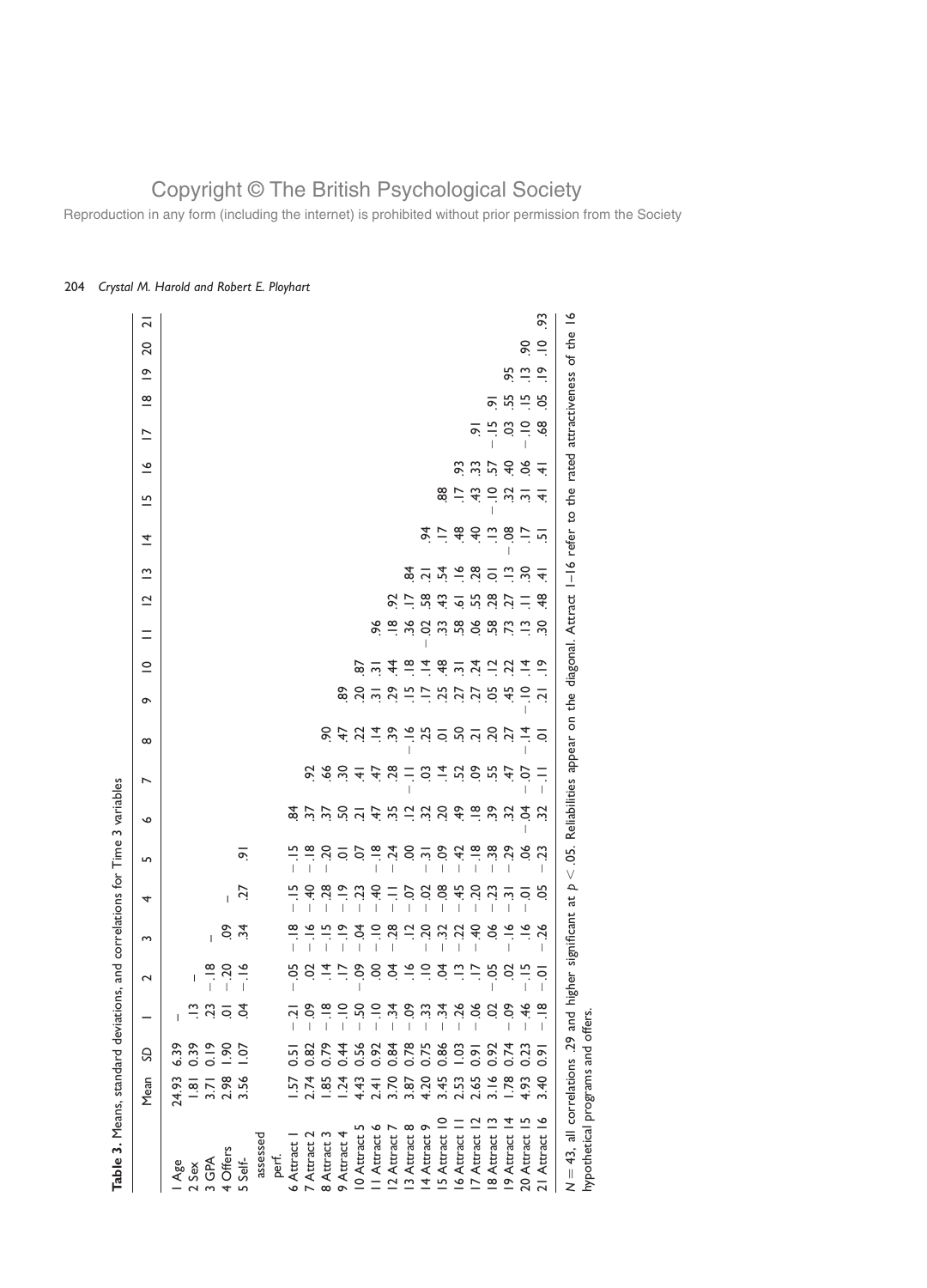Reproduction in any form (including the internet) is prohibited without prior permission from the Society

| Level I model        | b        | t        | $\sigma^2$ | 95% CI         |
|----------------------|----------|----------|------------|----------------|
| Intercept            | $1.27*$  | 44.79*   | $.25*$     | $1.22 - 1.33*$ |
| Fit'                 | $1.40*$  | $55.12*$ | $.27*$     | $1.35 - 1.45$  |
| <b>Funding</b>       | $0.80*$  | $31.41*$ | $.19*$     | $.75 - .85$    |
| <b>Prestige</b>      | $0.74*$  | 28.96*   | $.18*$     | $.69 - .79$    |
| Location             | $0.51*$  | $19.98*$ | $.09*$     | $.46 - .56$    |
| Level 2 model        | b        | t        | $\sigma^2$ | 95% CI         |
| Intercept            | $1.30*$  | 27.82*   | $.25*$     | $1.21 - 1.40$  |
| Fit                  | $1.31*$  | 28.54*   | $.26*$     | $1.22 - 1.40$  |
| Funding              | $0.75*$  | $18.60*$ | $.19*$     | $.67 - 83$     |
| Prestige             | $0.75*$  | $18.49*$ | $.18*$     | $.67 - .83$    |
| Location             | $0.49*$  | $15.57*$ | $.09*$     | $.43 - .55$    |
| Time                 | $-0.05$  | $-0.95$  | .03        | $-.15-.05$     |
| Fit*Time             | $0.16*$  | $3.35*$  |            | $.07 - .25$    |
| <b>Funding*Time</b>  | $0.08**$ | $1.81**$ |            | $.00 - .16$    |
| <b>Prestige*Time</b> | $-0.01$  | $-0.36$  |            | $-.10 - .07$   |
| <b>Location*Time</b> | 0.03     | 0.86     |            | $-.04-.09$     |

Attribute judgments over time 205

Table 4. Levels 1 and 2 models – attribute weightings and change over time

Note. Bolded values represent hypothesized relationships.  $\sigma^2$  denotes between person variance around the effects.

 $*p < .05; **p < .10.$ 

#### Number of offers

The number of offers an applicant received was assessed at all three time periods with the item, 'How many programs were you accepted to?' However, most respondents did not begin to learn of their offers until around Times 2 and 3. As with GPA, the number of offers was self-report and could not be verified and hence we cannot rule out the possibility that some applicants inflated their responses. However, there was a range of offers across the time periods (ranging from 0 to 8), suggesting that if applicants were misrepresenting themselves, the majority were not doing so. As presented in Tables 1–3, at Time 1 on average applicants received .77 offers ( $\sigma = 1.28$ ), at Time 2 they received an average of 2.05 offers ( $\sigma = 1.74$ ), and at Time 3 applicants received an average of 2.98 offers ( $\sigma = 1.90$ ).

#### Analytical method

A multi-level random coefficient modelling (RCM) approach, using the SAS System's PROC MIXED procedure with restricted maximum likelihood, was used to run all analyses. This modelling strategy allows for the correct estimation and statistical significance tests, of both within and between individual effects in a longitudinal design (e.g. Bliese & Ployhart, 2002; Hofmann, 1997). In such RCMs, there are actually three levels of the model that are estimated, and each level provides different information. The Level 1 model examines the direct effects of the cue weight (i.e. regressing attractiveness on to fit, funding, prestige, and location) within a time period. The Level 2 model examines the nature of differences in the weighting of attributes across time (essentially is there an attribute  $\times$  time interaction, or does the weighting of attributes change over time?). Finally, the Level 3 model explains why change occurs by examining individual difference predictors of such within-person variance (i.e. self-assessments, ability, and number of offers). Note the individual difference variables were grand-mean centred and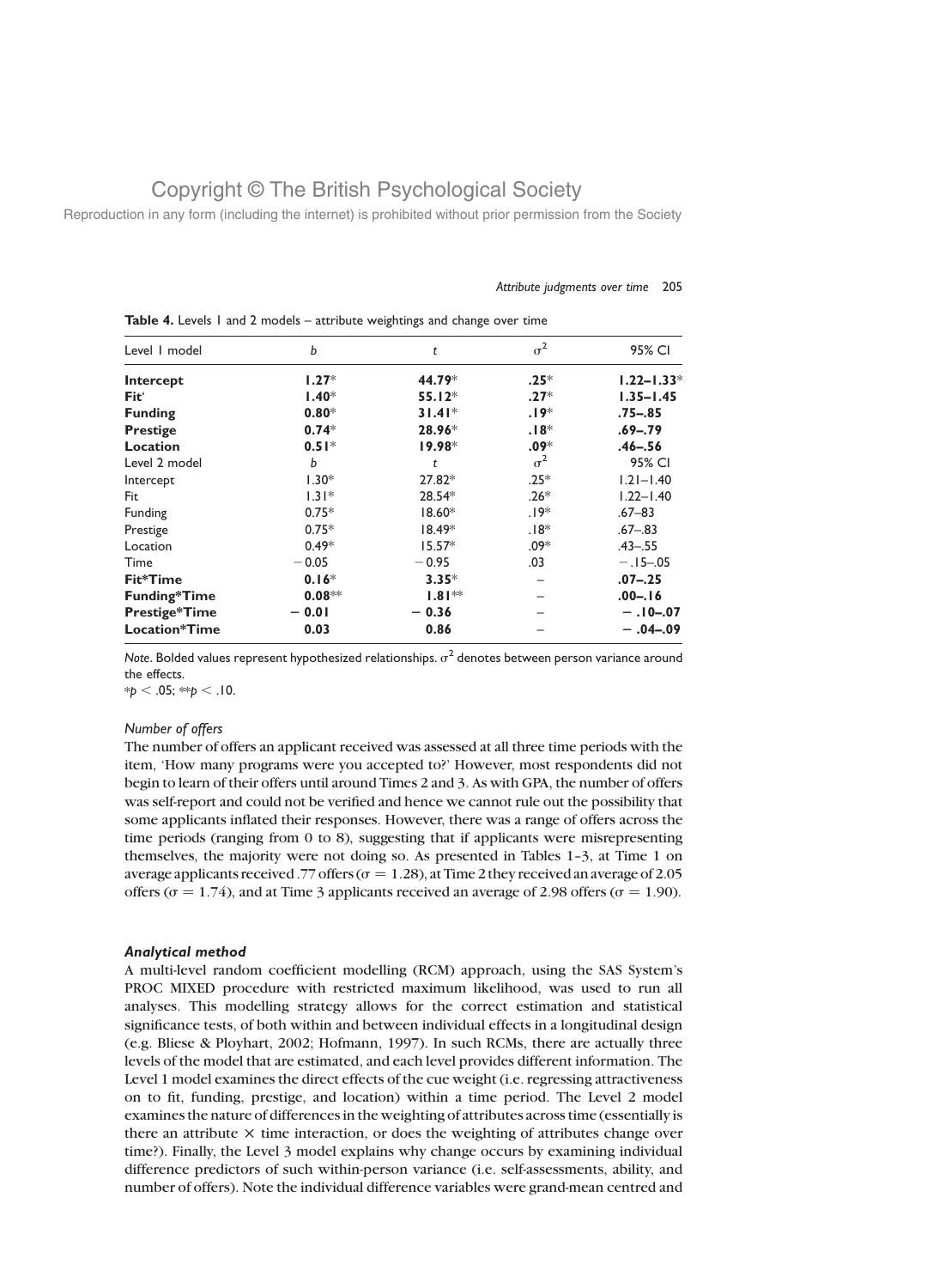Reproduction in any form (including the internet) is prohibited without prior permission from the Society

#### 206 Crystal M. Harold and Robert E. Ployhart

standardized. This increases comparability across the individual difference predictors because they differ in their scales of measurement and variances. The intercept therefore refers to the organizational attraction for the average participant, at the first time period, and when the four attributes are all low. Consequently, the effect sizes for the attributes refer to how much of an increase in attractiveness when that attribute is favourable (high). Neither the time nor attraction variables were grand mean centred. However, consistent with (Bliese & Ployhart, 2002), time was coded  $0, 1$ , and 2 (to represent Times 1-3, respectively). Coding time in this manner aids in the interpretability of intercepts and slopes because the intercept refers to the first time period.

The Level 1 model is used to test Hypotheses 1 by examining the statistical significance of the regression coefficients of fit, funding, prestige, and location. Note that in policy capturing these regression weights represent the average weight placed on each attribute such that higher numbers indicate that attribute is weighted more heavily in the judgment process.

The Level 2 model is used to test Hypothesis 2. This hypothesis is tested by allowing variation both within and between individuals in each of the regression coefficients (i.e. random effects) such that individuals differ in how much they weight each attribute within and over time (that is why these models are called random coefficient models; because the regression coefficients may differ across and within people). By introducing this variation it allows us to test whether there is within-person variance over time how people weight attributes; essentially testing attribute  $\times$  time interactions.

The Level 3 model is used to test Hypotheses 3–5, i.e. whether the individual difference predictors explain significant variation in the relationship between attractiveness and the attributes over time (essentially a cross-level moderator or a three-way interaction). Asked another way, do changes in these individual difference variables help significantly explain change in attribute weighting over time? A different Level 3 model is used to test each of Hypotheses 3-5.

It should also be noted that for all analyses we evaluate findings at both the  $p < .05$  and the  $p < .10$  levels of significance. As noted by previous researchers, a common drawback to testing moderator effects is the loss of power (Aguinis, 1995; Aguinis & Stone-Romero, 1997). Though statistical approaches such as RCM have been demonstrated to be more powerful than traditional moderated multiple regression approaches, power is still an issue when trying to detect such cross-level moderators (Davison, Kwak, Seo, & Choi, 2002). We therefore treat effects supported at the  $p < .05$  level as significant while those at the  $p < .10$  level as marginally significant. This best balances concerns for statistical versus practical significance, and Type I versus Type II errors.

### **Results**

#### Level 1 and 2 models: Attribute weighting and change over time

Hypothesis 1 predicted that fit, funding, prestige, and location would be significant predictors of applicants' organizational attraction decision policies. Table 4 provides support for Hypothesis 1. Fit, followed by funding, prestige, and location each demonstrated significant main effects. To determine whether there were significant differences in the weighting of these attributes in influencing decision policies, we conducted z-tests to test for differences between the unstandardized regression weights (cf. Cohen, Cohen, West, & Aiken, 2003). Results demonstrate that fit was weighted significantly higher than the other three attributes ( $z = 12.33$ , 13.60, 20.01,  $p < .05$ , for funding, prestige, and location, respectively). The weighting applied to funding was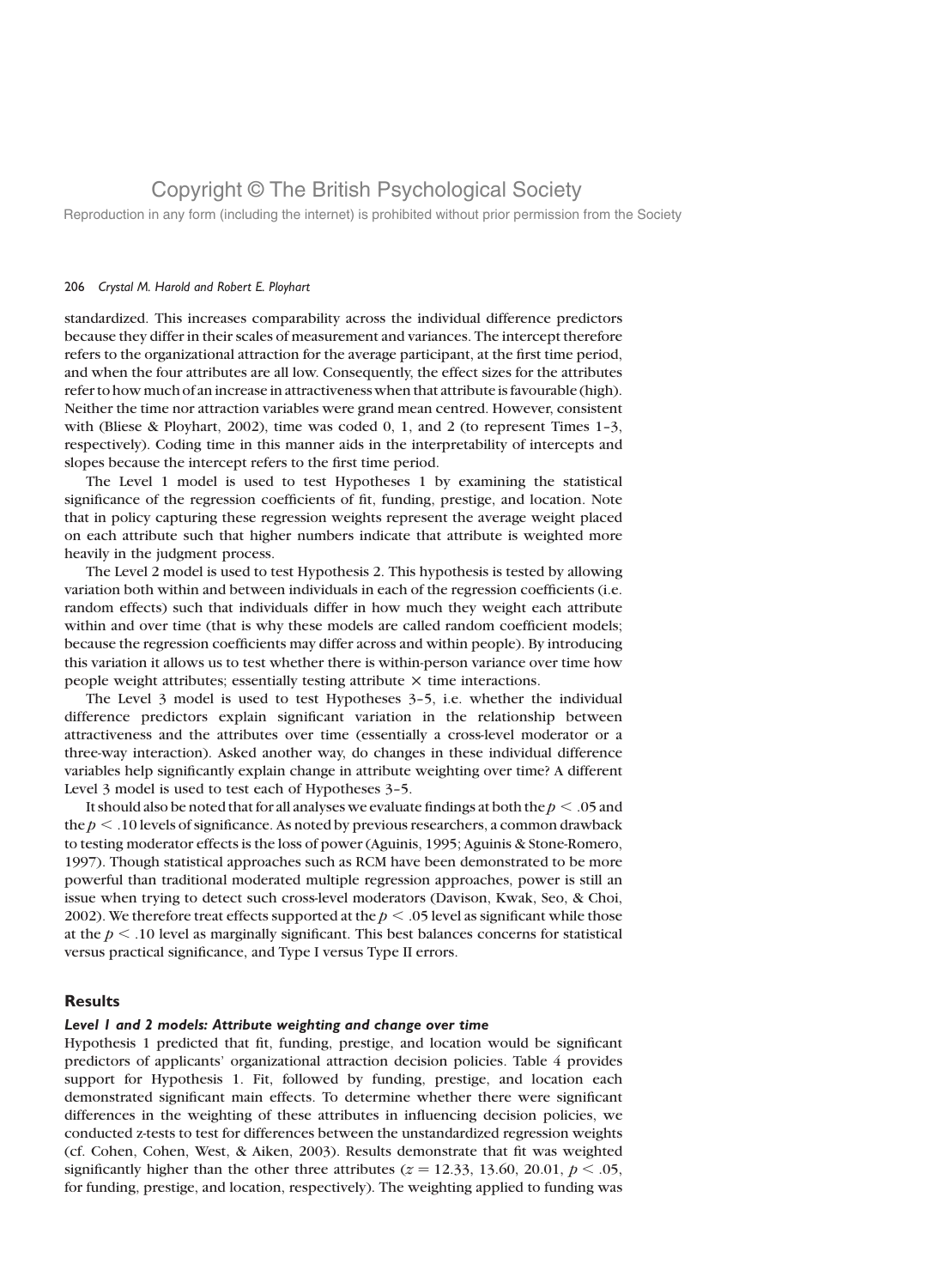Reproduction in any form (including the internet) is prohibited without prior permission from the Society

#### Attribute judgments over time 207

significantly higher than that applied to location ( $z = 7.15$ ,  $p < .05$ ); however, there were no differences between funding and prestige. Finally, prestige was weighted significantly higher than location ( $z = 5.62$ ,  $p < .05$ ).

Hypothesis 2 tested the Level 2 model and proposed change over time in attribute weightings. Essentially, Hypothesis 2 tested the interaction between each of the attribute weights and time to determine whether the relationship between attribute weightings and organizational attraction changed over recruitment cycle. Results of this model, presented in Table 4, reveal significant fit  $\times$  time and funding  $\times$  time interactions such that both fit and funding weights increased over time (fit:  $\beta = 0.16$ ,  $t = 3.35, p < .01$ ; funding:  $\beta = 0.08, t = 1.80, p = .07$ ). Neither prestige nor location weighting changed over time. Thus, fit and funding increase in weighting over time, whereas prestige and location appear more constant, providing partial support for Hypothesis 2. Because there is no change to explain for prestige and location, Hypotheses 3–5 focus primarily on exploring Level 3 predictors that may explain changes in the fit and funding weightings.

### Hypotheses 3–5: Individual differences predictors of change in fit and funding over Time

Prior to testing the proposed hypotheses, exploratory analyses were run to determine whether demographic (e.g. race, age, gender) effects were present. Namely, we wanted to assess whether attribute weighting varied across races, age groups, and genders. Results revealed effects only for gender at Times 1 and 2. Women tended to use fit information more than men when making organizational attractiveness decisions. This finding is consistent with previous research that has detected gender differences in the manner with which information is used in influencing applicant decision making (Thomas & Wise, 1999). However, as demographic differences are not the focus of this study, we encourage interested readers to contact the first author for more details. Additionally, we ran analyses to determine whether there were program-level differences in attribute weighting. No significant effects were found.

Hypotheses 3–5 predicted that individual differences in applicant marketability (or perceptions thereof) operationalized as self-assessments of performance (Hypothesis 3), GPA (Hypothesis 4), and offers (Hypothesis 5) would explain change across time in attribute weightings. More specifically, Hypotheses 3 and 4 proposed individual differences in self-assessed performance and GPA would most influence the relationship between attribute weightings and organization attractiveness at earlier stages of the recruitment process, while Hypothesis 5 proposed individual differences in the number of offers received would most influence the relationship between attribute weightings and organization attraction at later stages of recruitment. Results presented in Table 5 provide partial support for Hypotheses 4 and 5 specifically for the attribute of fit; however, no support was found for Hypothesis 3. That is, we found that GPA and offers explained changes in the attribute–organizational attraction relationship, though self-assessed performance was not a significant predictor of change in this relationship. Furthermore, while the weighting of funding changed over time, individual differences in selfassessments, GPA, and offers were unable to explain why the relationship between funding and organizational attraction changed over time. Because we found that the Level 3 individual difference predictors were only able to explain changes in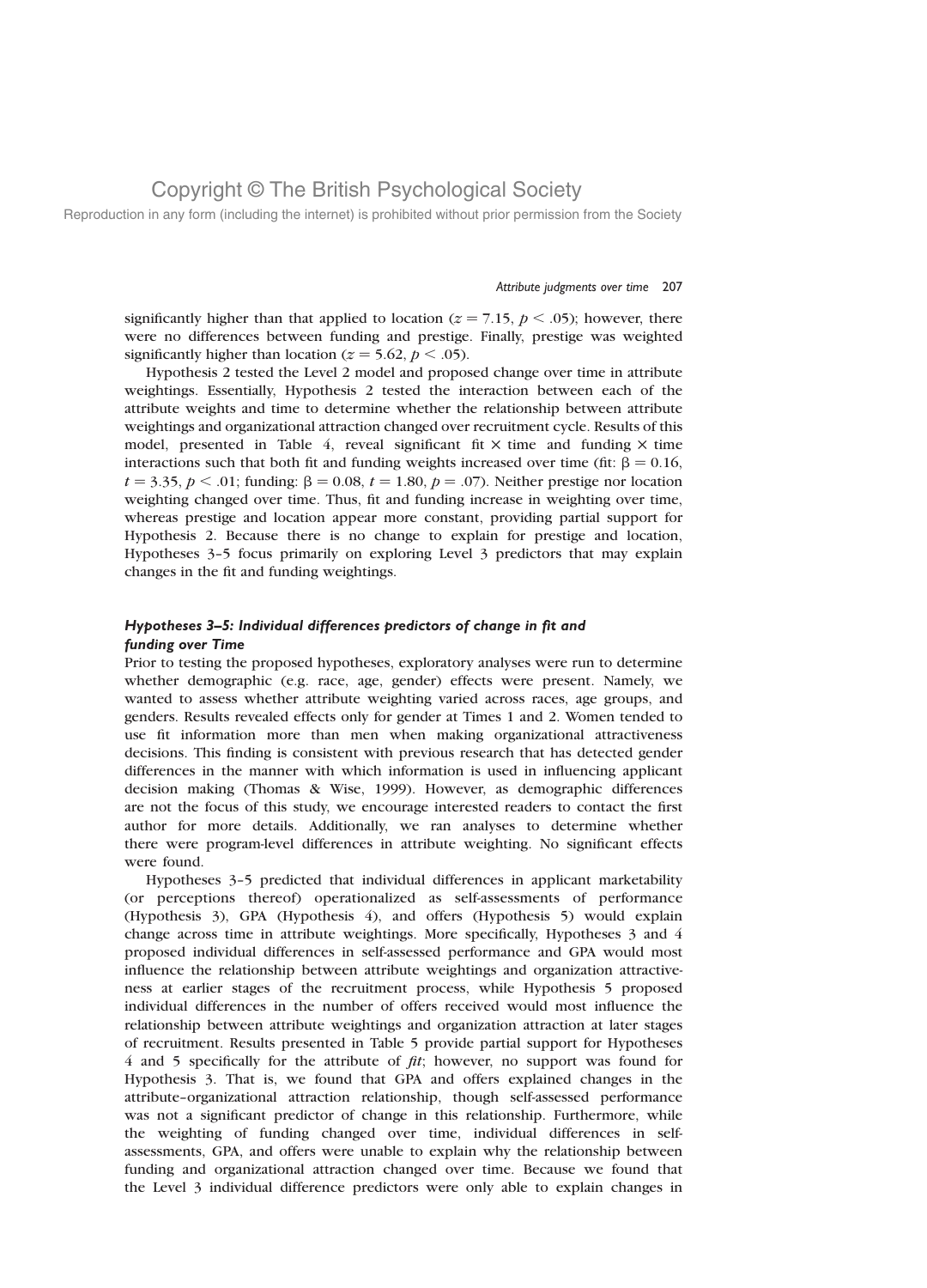Reproduction in any form (including the internet) is prohibited without prior permission from the Society

#### 208 Crystal M. Harold and Robert E. Ployhart

| Level 3 model   | b         | t         | 95% CI        |
|-----------------|-----------|-----------|---------------|
| Intercept       | $2.28*$   | $57.52*$  | $2.20 - 2.36$ |
| Fit             | $1.32*$   | $32.54*$  | $1.24 - 1.40$ |
| <b>GPA</b>      | $-0.12*$  | $-3.21*$  | $-.19-.04$    |
| Time            | 0.03      | 0.76      | $-.05-.11$    |
| Fit*Time        | $0.17*$   | $3.77*$   | $.08 - .26$   |
| Fit*GPA         | $0.12*$   | $3.01*$   | $.04 - .19$   |
| GPA*Time        | 0.02      | 0.34      | $-0.08 - 11$  |
| Fit*GPA*Time    | $-0.09**$ | $-1.67**$ | $-.18-.01$    |
| Intercept       | 2.27      | 47.24*    | $2.17 - 2.36$ |
| Fit             | $1.31*$   | $26.22*$  | $1.21 - 1.41$ |
| Offers          | $-0.04$   | $-0.88$   | $-.15-.06$    |
| Time            | $0.12*$   | $2.54*$   | $.03 - .20$   |
| Fit*Time        | $0.10**$  | $1.89**$  | $.00 - .20$   |
| Fit*Offers      | $-0.04$   | $-0.76$   | $-.16-.07$    |
| Time*Offers     | $-0.11*$  | $-2.62*$  | $-.19-.02$    |
| Fit*Offers*Time | $0.12*$   | $2.64*$   | $.03 - .21$   |

Note. Bolded values represent hypothesized relationships. Individual difference variables are grandmean centred and standardized.

 $*p < .05; **p < .10.$ 

fit weightings only time, we turn our discussion to explaining changes in fit weightings.

Perceived marketability (GPA and offers) explained changes in fit weightings across time. However, the nature of the fit  $\times$  GPA  $\times$  time interaction ( $b = -0.09$ ,  $t = -1.67$ ,  $p < .10$ ) provides limited support for Hypothesis 4. The influence of GPA on the fitattractiveness relationship did change over time, but this effect was strongest for those with lower GPAs. Counter to Hypothesis 4, applicants with lower GPAs increasingly weighted fit information across the stages of the recruitment process. Applicants with higher GPAs weighted fit information in a relatively stable manner throughout the process.

The three-way interaction between fit  $\times$  offers  $\times$  time (b = 0.12, t = 2.64,  $p < .01$ ) is shown in Figure 2. Consistent with Hypothesis 5, the influence of offers on the fit–attractiveness relationship was stronger at later stages of recruitment. Furthermore, applicants with more offers increasingly weighted fit information relative to those with fewer offers. Specifically, fit had to be at higher levels for those with more offers to be attracted. These results support Hypothesis 5.

### **Discussion**

Results from this study indicate that fit and funding attributes increasingly influence organization attraction judgments over time, while prestige and location remain relatively constant. Additionally, individual differences in GPA and offers influence the weighting of fit over time. Applicants with different levels of GPA and different numbers offers used fit information differently over time when making attractiveness judgments. Those with low GPAs and higher numbers of offers tended to increasingly weight fit information across the stages of the recruitment process.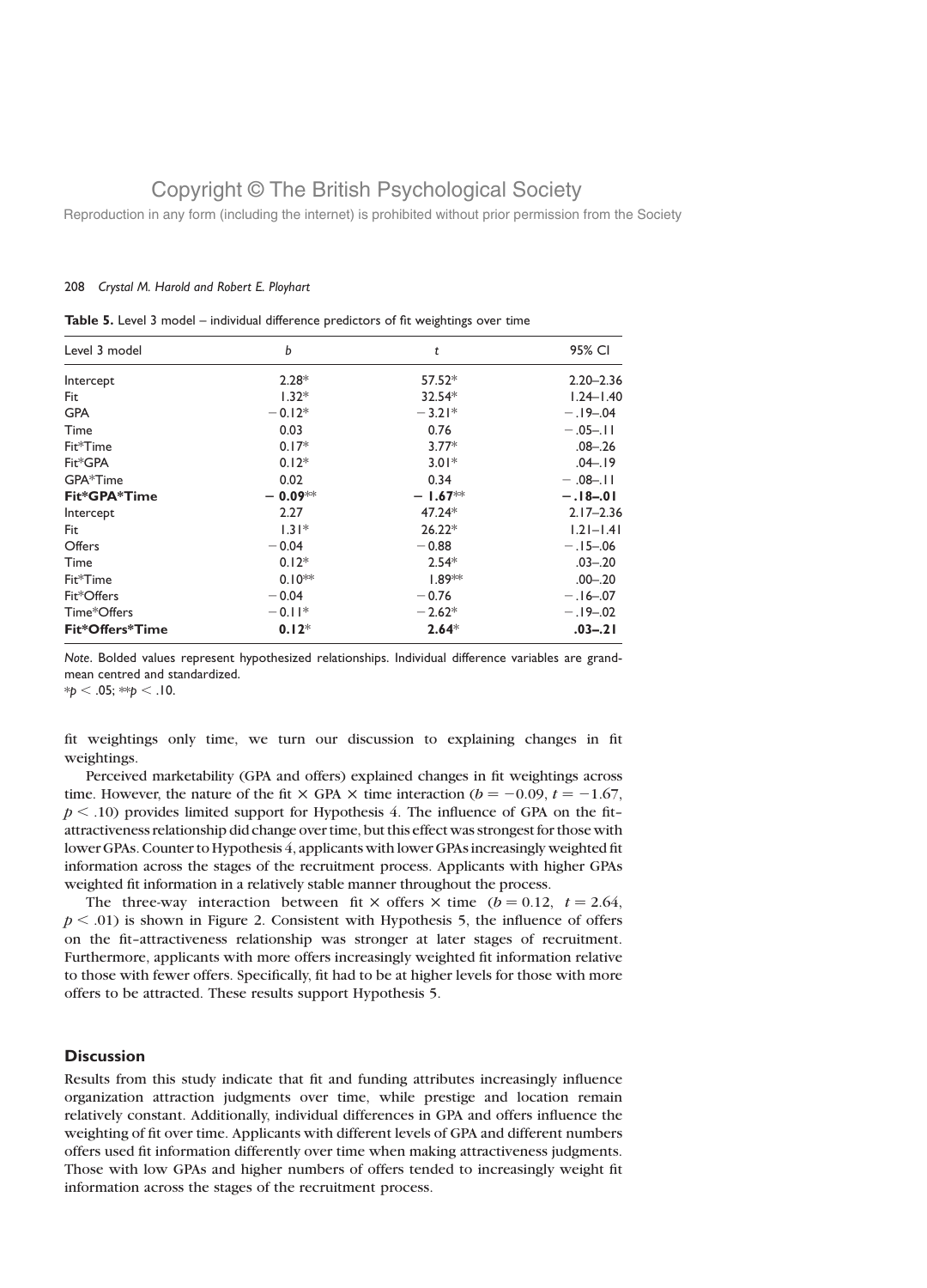Reproduction in any form (including the internet) is prohibited without prior permission from the Society



#### Attribute judgments over time 209

Figure 2. Three-way interaction between fit  $\times$  offers  $\times$  time.

### Implications for research and practice

Taken together, these findings have important implications for research and practice. From a theoretical standpoint, it suggests that previous fit and recruiting findings may be conditional on the timing of when the study takes place. Asking questions of 'how important is fit to applicants' may need to be tempered by the stage in which the data are collected. If applicants do not use attribute information in a stable manner over time, as results suggest occurs with fit and funding, then theory and research must be clear about when the attributes are being examined. Many have argued that recruitment research must take a more longitudinal and dynamic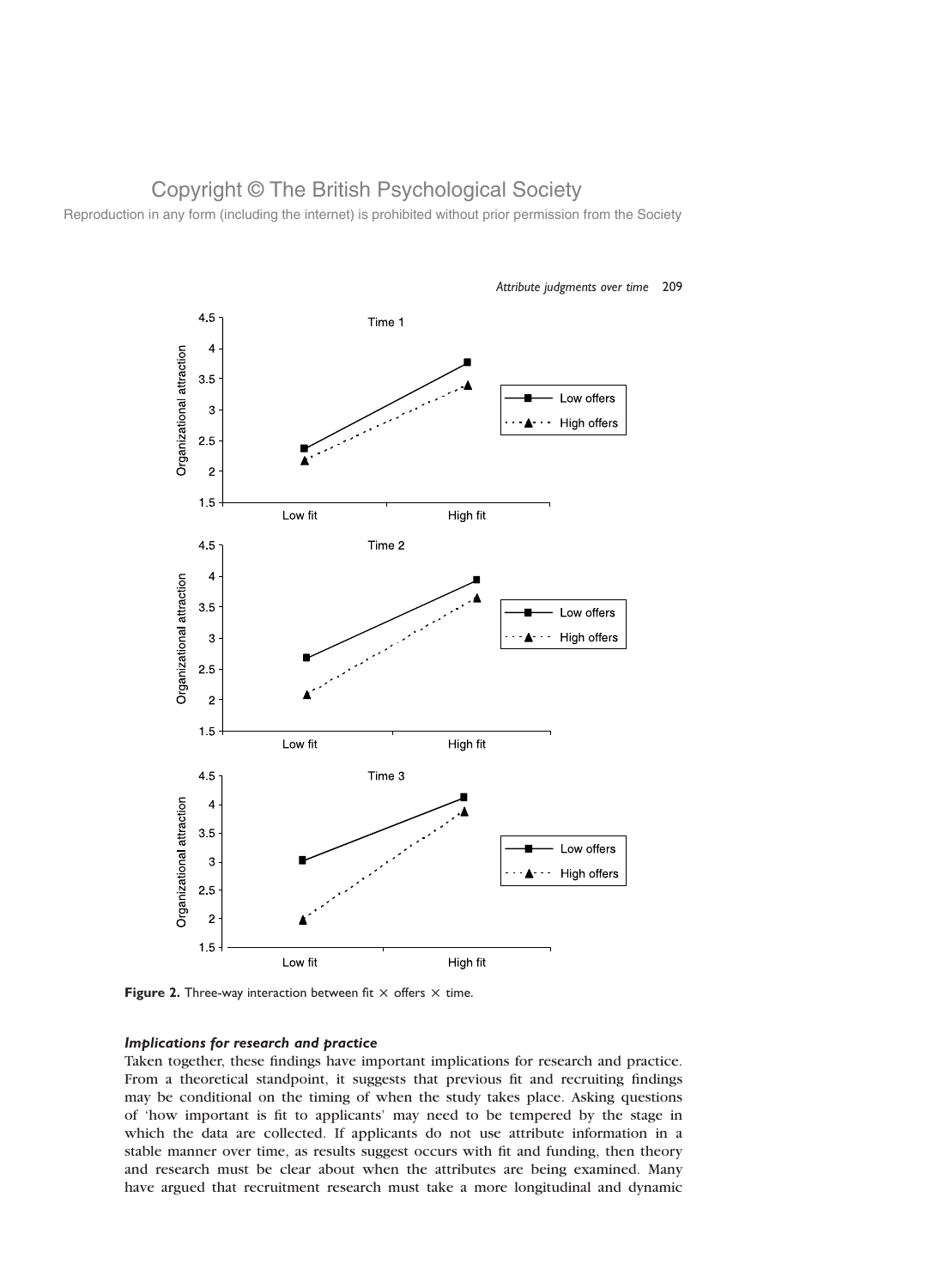Reproduction in any form (including the internet) is prohibited without prior permission from the Society

#### 210 Crystal M. Harold and Robert E. Ployhart

perspective (e.g. Barber, 1998; Breaugh & Starke, 2000); our study gives empirical support to the notion that time and stage of staffing must be an explicit component of any future theoretical work. One may think of stage of the recruitment process as a temporal moderator such that attribute–attractiveness ratings are time-dependent. Considering that organizations need to know which attributes to emphasize in a recruiting effort, our results suggest they need to simultaneously consider when this information will be presented.

Although finding that change in attribute weights has several theoretical and practical implications, our study also provides preliminary evidence for the predictors of this change. For instance, the number of offers an applicant received explained changes in fit weightings over time. In particular, the influence of offers on the fit–attraction relationship increased over time. What is important here, however, throughout the process the most desirable candidates used fit information differently than 'weaker' candidates. For instance, applicants with more offers (e.g. stronger applicants) tended to be more discriminating and to weight fit information differently when making assessments about the organization.

Concerning practical implications, our results suggest that to be maximally effective organizational recruitment processes would be wise to tailor the information they present according to recruitment stage. For instance, location and prestige influenced organizational attraction early in the process, but the weighting of these attributes did not increase throughout recruitment. As the recruitment process progresses our results suggest that applicants will most evaluate information that will allow them to assess how they will fit with the organization and information regarding the salary offered. These factors are weighted highly after applicants apply and the weightings increase as applicants' progress through a recruitment process. The significance of fit is well documented within the literature (Cable & Judge, 1994, 1996, 1997; Carless, 2005; Chapman et al., 2005; Kristof, 1996). However, the fit increased in weighting and increases for desirable applicants are noteworthy findings given that organizations are increasingly finding themselves in a 'war' for qualified talent. It is, therefore, important that an organization present information from which applicants can make assessments about how well they will fit with the organization. An organization may lose the most desirable candidate if they do not present information about job demands, organizational culture, and other important aspects of the job and organizational environment from which applicants can make accurate assessments of fit. Furthermore, our results suggest they need to ensure this information is available throughout the recruitment process. Successful recruitment efforts will require that applicants have the information they need (e.g. information on the organization value, culture, mission, goals, co-workers) to make assessments of fit.

#### **Limitations**

It is important for readers to remember the aforementioned implications must be tempered against some potentially important limitations. First, one might rightfully question the extent to which generalizations to other settings can be made on the basis of applicants participating in a graduate admissions process. This context and sample will obviously have some differences from other recruitment and staffing processes in other organizations and occupations. However, recent meta-analyses (Chapman et al., 2005; Hausknecht, Day, & Thomas, 2004) suggest that the differences in effect sizes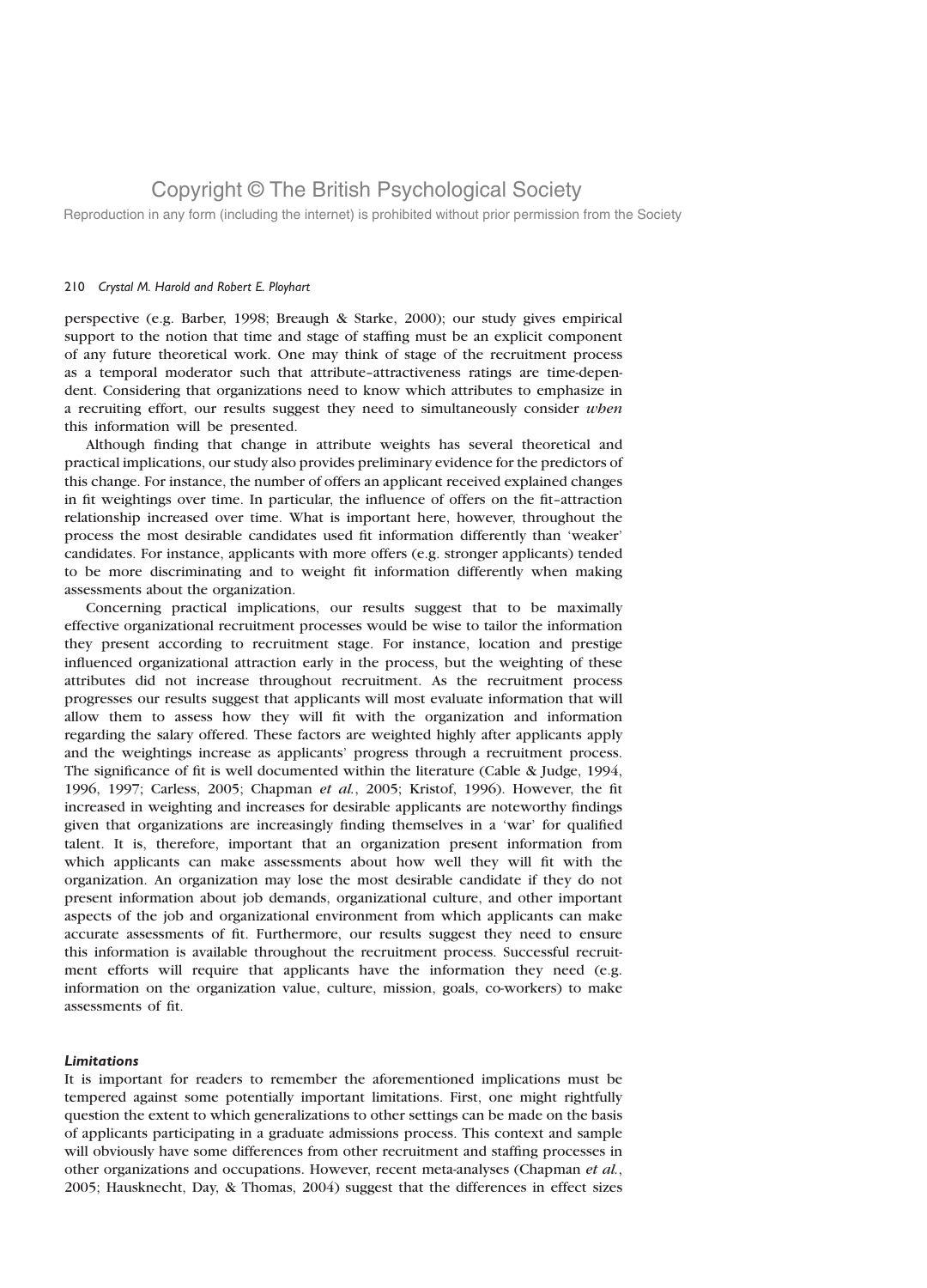Reproduction in any form (including the internet) is prohibited without prior permission from the Society

#### Attribute judgments over time 211

between student and applicant contexts are not great. In both the studies, differences between correlations obtained in student and field samples when attractiveness was the dependent variable are less than .04. Additionally, graduate applicants are real applicants competing to obtain a position in an institution and most likely showing motivation similar to those of other job applicants. The psychological processes that a graduate applicant undergoes throughout his/her decision-making process (uncertain outcomes, job choices) are similar to those of applicants in other settings.<sup>3</sup>

A second concern must be made about the generalizability of the policy capturing results to judgments and decisions for real job offers. Specifically, there are some important differences between completing a policy-capturing survey versus using information for real judgments. In policy capturing, individuals are presented complete information about the options they are asked to evaluate. In actual job-search contexts, applicants are forced to make decisions with incomplete information. We took multiple steps, including conducting pilot studies, to ensure our policy-capturing scenario conformed to established guidelines. Research suggests that policy-capturing results can show a high generalizability (i.e. external validity) if they reflect judgments participants are familiar with or currently engaged in, use realistic scenarios with realistic levels for each independent variable, and use a fully crossed design (e.g. Fischhoff, 1996; Graham & Cable, 2001; Hastie & Dawes, 2001; Slaughter et al., 2006; Stewart, 1988). Additionally, recent research provides evidence to suggest policy-capturing judgments can generalize to predict choice contexts (Slaughter  $et$   $al$ , 2006). However, future research examining the boundary conditions and contexts to which such results are generalizable will provide greater insights into the utility of policy-capturing information.

Similarly, a major goal of the present investigation was to explore change in decision policies over time. Thus, participants were presented the identical policy-capturing scenarios at three stages in time so that we could be sure that any change was due to the actual change in the weighting of cues and not due to the fact that we changed the information presented. Because scenarios were identical across stages, any change that did occur was in applicants' actual job-search situations and this change influenced their attribute weightings (because we expected they transferred the information used in their actual choice processes to the policy-capturing scenarios). Regardless, in the real world this level of control of information is not possible and the types and level of information presented will change. Again, what policy capturing allows us to do is determine which factors applicants are likely to use when making their actual decisions (Graham & Cable, 2001; Slaughter et al., 2006).

A third concern involves the information contained in our policy-capturing scenarios. Namely, our operationalization of fit is multidimensional consisting of fit with jobs, organizations, and workgroups. There is evidence to suggest that fit is a multidimensional construct and should be researched as such (Kristof-Brown et al., 2002; Kristof-Brown, Zimmerman, & Johnson, 2005). It may be that the weight for fit

<sup>&</sup>lt;sup>3</sup> Results of a follow-up study conducted with individuals who had experienced both the graduate application process and realworld job-search processes ( $N = 50$ ) indicate that there are a number of important similarities between these processes. For example, among some of the findings that emerged were that 90% of respondents indicated the decision processes used when applying to graduate school were nearly identical to those used when applying to actual jobs. The level of stress and anxiety experienced by 75% respondents was rated as being 'similar' or 'very similar' during the graduation search and job-search processes. There was also substantial overlap in the factors listed as being influential in the decision to accept a graduate offer and the decision to accept a job offer. Due to space constraints, the full results can be obtained from the first author.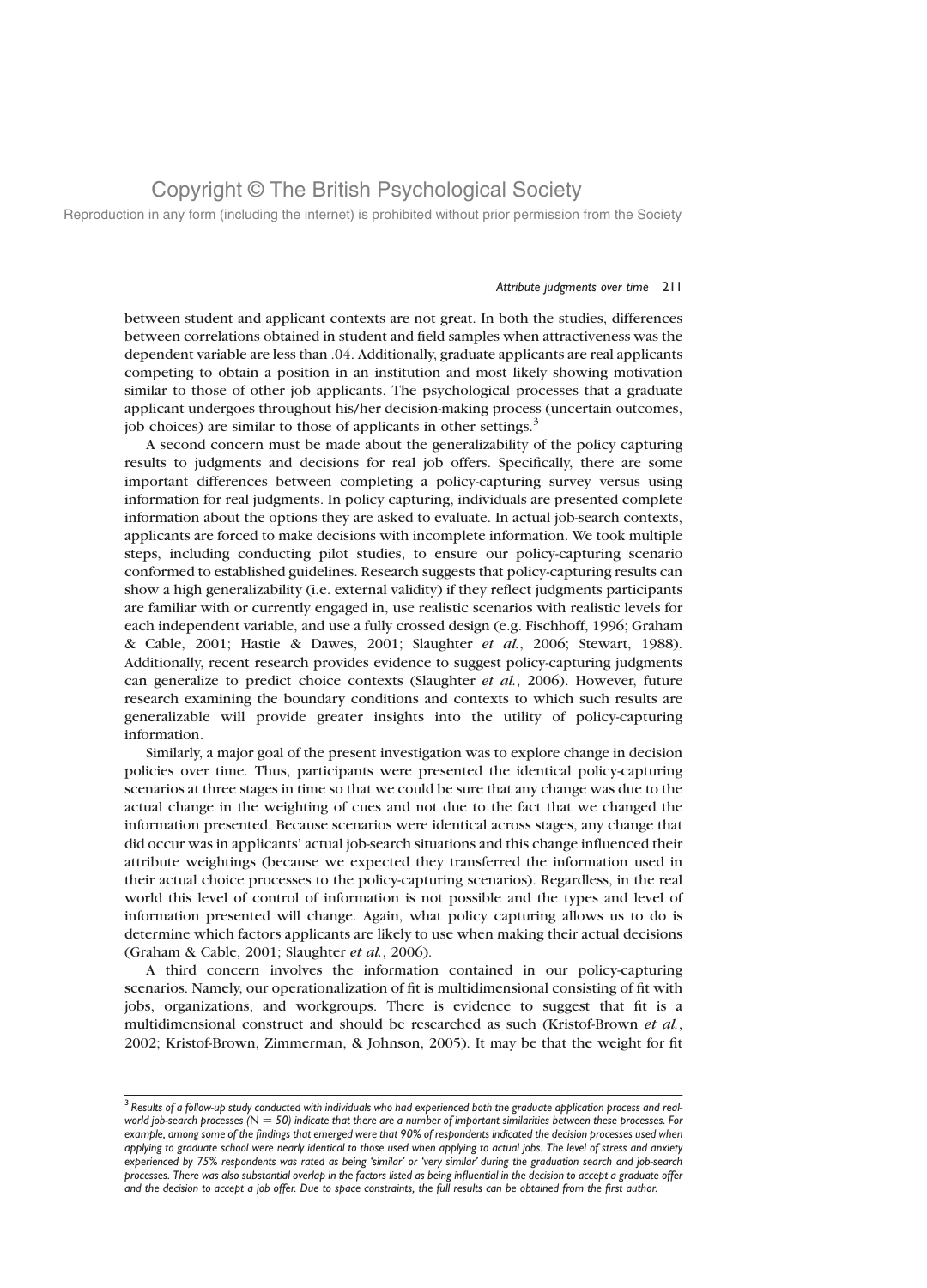Reproduction in any form (including the internet) is prohibited without prior permission from the Society

#### 212 Crystal M. Harold and Robert E. Ployhart

grew because applicants were evaluating different levels of fit at different stages in the recruitment cycle. Teasing apart these relationships was beyond the scope of the present study, but future research may want to explore whether the fit–attraction weightings change over time as a function of the fit level being explored.

A fourth limitation was that our sample size decreased over time and such attrition may be non-random. The data available suggest this was largely randomly missing data and did not affect the results. First, demographically the participants did not change over time. Second, the results obtained when analysing the full sample and the sample of 28 (who responded at all three times) were similar. Third, the psychology department which sponsored this research requested that we ask five brief questions about how applicants perceived the department (e.g. bad–good, unfavourable–favourable). The mean department attractiveness rating decreased over time (most likely due to applicants not being informed of their status or being rejected), arguing against a favourability bias in the response rate. Fourth, a study by Rogelberg et al. (2003) suggests that active non-response is not that frequent. They found that 85% of their sample did not complete mail surveys only because they lost the survey, forgot, or never received it. Finally, attrition in the sample is similar to that experienced in a recent study by Carless (2005) who also conducted a study with graduate-level applicants progressing through a recruitment cycle. Replication with other samples and designs will be required to address this potential limitation.

Though we studied the recruitment process from the perspective of the applicant, we used Barber's (1998) timeline as our organizing framework. As noted by an anonymous reviewer, this framework tends to focus on activities from the organization's perspective and does not necessarily take into account that an applicant can be in multiple stages at different organizations at the same time. For instance, while an applicant may be in the 'maintenance stage' at one organization they can be in the 'influencing status stage' at another organization. There tends to be more uniformity in graduate admissions timelines than more traditional recruitment timelines; however, we recognize that applicants likely began to receive offers at varying time points. During our first survey administration very few of our respondents were receiving offers (see Table 1). The majority of our respondents had begun receiving their offers by our Time 2 administration (see Table 2). While we tried to ensure that our participants were in a similar stage, it is still possible that such differences did occur and may have affected our results. This is an issue, in general, about which recruitment researchers and specifically those conducting longitudinal investigations must be aware.

An additional noteworthy limitation was our inability to study those individuals who may have inquired about the given positions available, but chose not to apply (i.e. preapplication). At Time 1, our applicants had already submitted applications; thus, our Time 1 actually occurred during the very early phase of Barber's (1998) 'maintaining applicants' stage. Since the decision to apply (or not) is an important stage in the decision-making process, future research will want to examine applicants from the preapplication stage to the post-hire stage. Indeed, Barber (1998) highlights the need for research at the generating applicant's stage. Doing so will provide additional insights as to the entire applicant decision-making process.

Similarly, it should be noted that the time lags between Time 1 and Time 2 were not equivalent to the time lags between Time 2 and Time 3 administrations. From the time the first survey was administered to the time the third survey was administered, roughly 15 weeks elapsed; with 10 weeks elapsing between the Time 1 and Time 2 administrations and five weeks elapsing between the Time 2 and Time 3 administrations.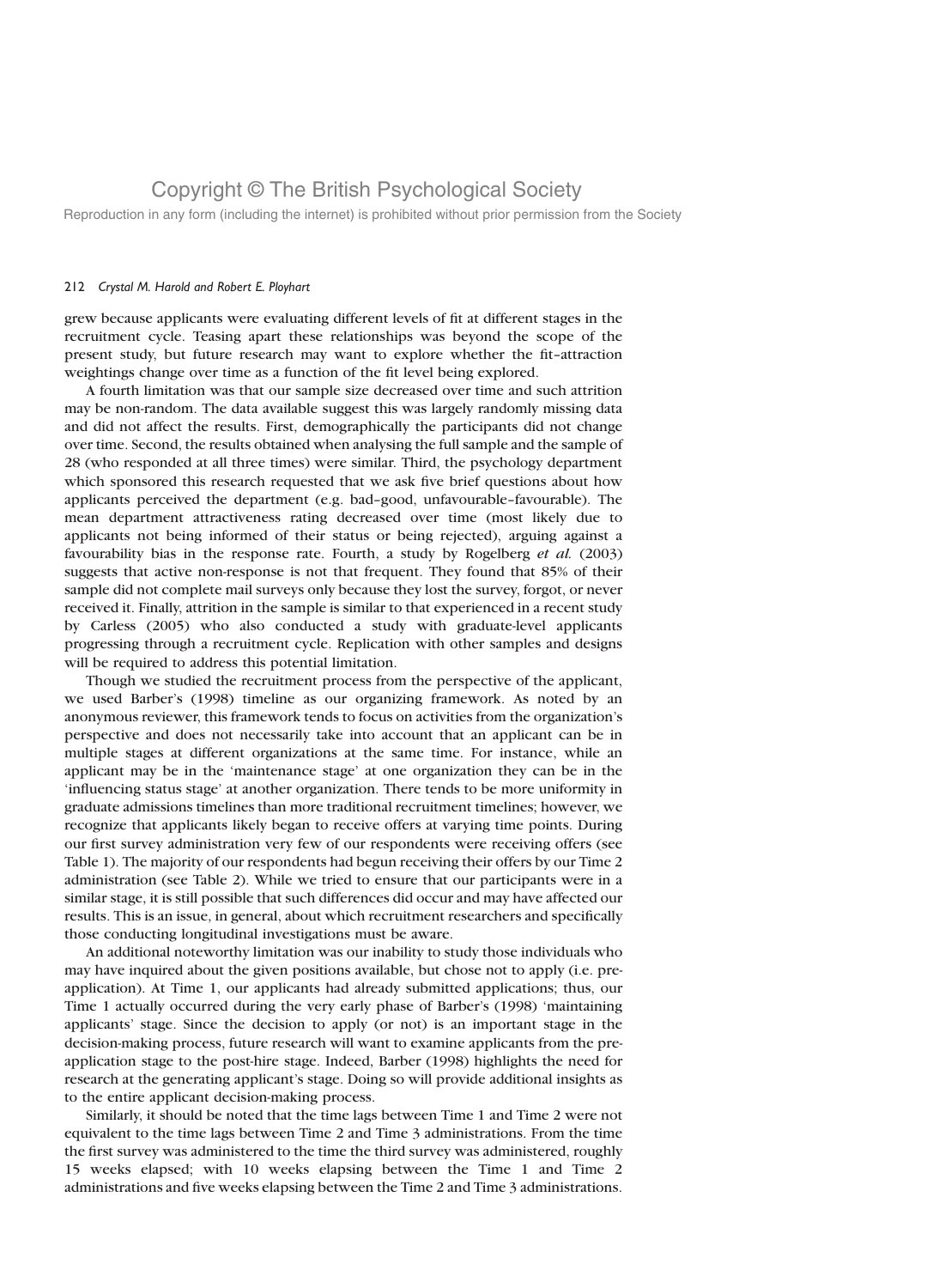Reproduction in any form (including the internet) is prohibited without prior permission from the Society

#### Attribute judgments over time 213

It is important to point out that these particular time administrations were chosen because they mapped on to Barber's (1998) recruitment stages. In essence, what we are most interested in is how recruitment stage, not time per se, influences attribute weightings. However, to ensure that the coding of the time variable did not bias study results, an alternative coding scheme was adopted. Following the guidelines of Singer and Willett (2003), we recoded the time variable to more accurately reflect the numeric distance between survey administrations such that Times 1–3 were coded 0, .67, and 1, respectively. All preceding hypotheses were retested using this coding scheme. Results remained virtually identical and there were little differences in slopes across the two coding schemes. For instance, the nature of the three-way interaction between offers  $\times$  fit  $\times$  time remained significant ( $b = 0.26$ ,  $t = 2.86$ ,  $p < .01$ ). However, because it is stage that is of theoretical interest to the present study all results presented in Tables 1–5 are based on a 0, 1, and 2 coding to represent the three time periods/stages (as suggested by Bliese & Ployhart, 2002).

#### Directions for future research

Though we found some support for our hypotheses, we did not find full support for our proposed hypotheses and framework. Perhaps, part of the problem is that these hypotheses need to be more refined such that one must link a particular individual difference to a particular attribute at a particular time. However, there is so little longitudinal recruitment research and theory that we developed our own framework as shown in Figure 1. Our framework was based on the best theory we could integrate, but it is clear this framework falls short of fully explaining the change process.

To a certain extent this state of affairs mirrors the development of longitudinal research in many organizational disciplines. For example, early dynamic performance research was able to demonstrate the form of change but not predict it (e.g. Deadrick & Madigan, 1992; Hofmann, Jacobs, & Gerras, 1992); more recent research has learned from this early work to refine the nature of theory and consequently show better support for predictors (e.g. Deadrick, Bennett, & Russell, 1997; Ployhart & Hakel, 1998). It may simply be the case that before we can precisely specify the types of predictors, we must first understand the function and nature of the change process (the classic criterion-problem). We suspect that a similar evolution of research may occur here. Based on our experience with this study and the extant literature, it is possible to make some 'experience-based' predictions to stimulate future research.

First, it will be critical to carefully consider the nature of the attribute in question to articulate the likely individual difference predictors. For example, fit may be most affected by values and personality (Chatman, 1991; Kristof, 1996) while pay may be most affected by need for achievement (Bretz, Ash, & Dreher, 1989). Second, the contextual influences on these attributes must also be considered. One type of contextual influence may be economic factors such that the weighting of pay is most affected by current job status (Cable & Judge, 1994). A different type of contextual influence may be social in nature such that one's spouse or peers might influence the weighting placed on various attributes (location is an obvious one; Ryan, Sacco, McFarland, & Kriska, 2000). Thus, the refinement to the model in Figure 1 will come through a more careful specification of individual differences and contextual influences. This is arguing for something similar to Holland's (1985) theory of occupational interests and if correct, the individual difference predictors are more likely to be values, preferences, and personality than the more context-specific predictors we examined in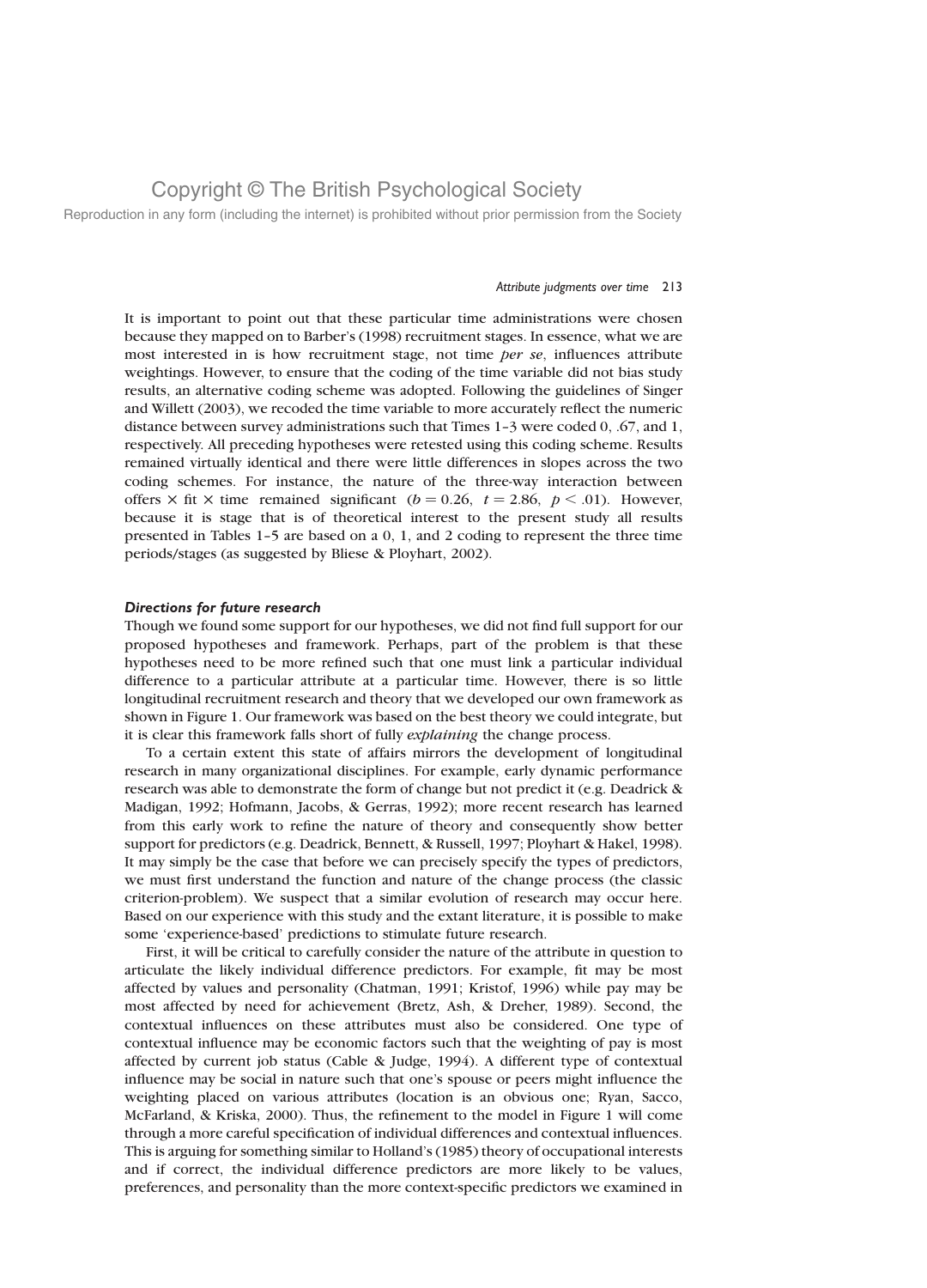Reproduction in any form (including the internet) is prohibited without prior permission from the Society

#### 214 Crystal M. Harold and Robert E. Ployhart

this study. Increasing awareness of the specific factors that are most valued by different types of applicants, at particular points in time, will lead to refinement in theoretical models and will also enable recruiters to better identify and attract potential candidates. For instance, suppose highly sought-after employees first screen potential firms based on opportunities the firm provides for their spouse. Organizations that emphasize spousal relocation programs in the early stages of recruitment may obtain considerable advantage over those that do not emphasize this information until the end of the process.

### Conclusion

Understanding how applicants use job and organizational attribute information is important for recruiting research and practice. Further, understanding the processes that occur during the recruitment and selection process will help shape applicant decision-making theory. This study suggests that such a longitudinal focus is critical because attribute weights (particularly fit and funding) increase over time and there are individual differences in this change process. Organizations wanting to attract the best employees would be well advised to be aware of the changing needs of applicants, and to structure recruitment procedures accordingly. It is not just a matter of what applicants want, but 'who wants what and when'.

### Acknowledgement

We thank Brian Holtz, Michael Ingerick, Associate Editor Samuel Aryee and three anonymous reviewers for feedback provided on earlier versions of this manuscript. Partial funding of this research was provided by the Psychology Department at George Mason University.

### **References**

- Aguinis, H. (1995). Statistical power problems with moderated multiple regression in management research. Journal of Management, 21, 1141–1158.
- Aguinis, H., & Stone-Romero, E. F. (1997). Methodological articfacts in moderated multiple regression and their effects on statistical power. Journal of Applied Psychology, 82, 192–206.
- Barber, A. E. (1998). Recruiting employee: Individual and organizational perspectives. Thousand Oaks, CA: Sage Publications.
- Bazerman, M. H., Schroth, H. A., Shah, P. P., Diekman, K. A., & Tenbrunsel, A. E. (1994). The inconsistent role of comparison others and procedural justice reactions to hypothetical job descriptions: Implications for job acceptance decisions. Organizational Behavior and Human Decision Processes, 60, 326–352.
- Behling, O., Labovitz, G., & Gainer, M. (1968). College recruiting: A theoretical basis. Personnel Journal, 47, 13–19.
- Bliese, P. D., & Ployhart, R. E. (2002). Growth modeling using random coefficient models: Model building, testing, and illustration. Organizational Research Methods, 5, 362-387.
- Breaugh, J. A., & Starke, M. (2000). Research on employee recruiting: So many studies, so many remaining questions. Journal of Management, 26, 405–434.
- Bretz, R. D., Ash, R. A., & Dreher, G. F. (1989). Do the people make the place? An examination of the attraction-selection-attrition hypothesis. Personnel Psychology, 42, 561–580.
- Bretz, R. D., & Judge, T. A. (1994). The role of human resource systems in job applicant decision processes. Journal of Management, 20, 531–551.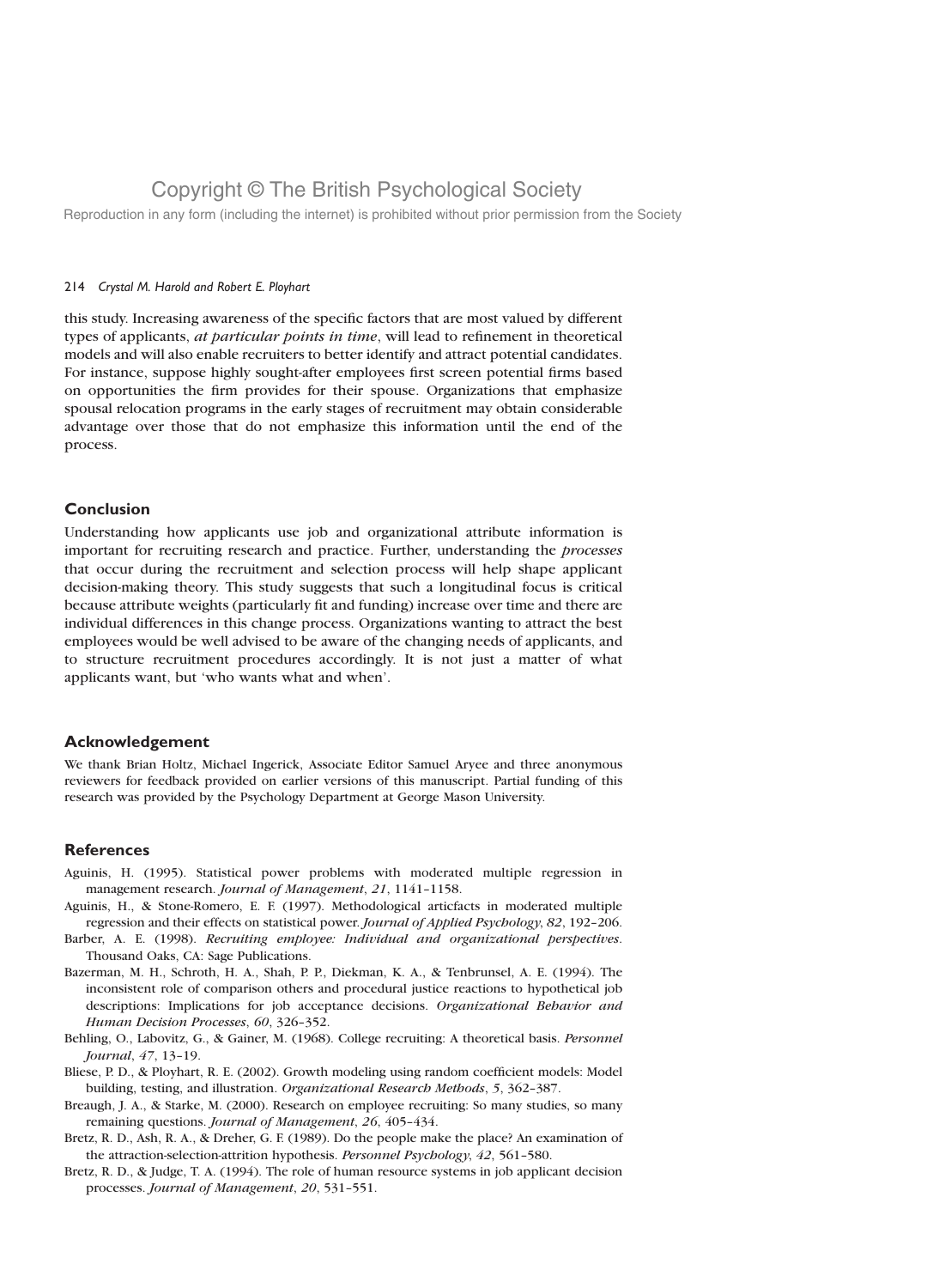Reproduction in any form (including the internet) is prohibited without prior permission from the Society

#### Attribute judgments over time 215

- Cable, D. M., & DeRue, D. S. (2002). The convergent and discriminant validity of subjective fit perceptions. Journal of Applied Psychology, 87, 875–884.
- Cable, D. M., & Judge, T. A. (1994). Pay preferences and job search decisions: A personorganization fit perspective. Personnel Psychology, 47, 317–348.
- Cable, D. M., & Judge, T. A. (1996). Person-organization fit, job choice decisions, and organizational entry. Organizational Behavior and Human Decision Processes, 67, 294–311.
- Cable, D. M., & Judge, T. A. (1997). Interviewers' perceptions of person-organization fit and organizational selection decisions. Journal of Applied Psychology, 82, 546–561.
- Carless, S. A. (2005). Person-job fit versus person-organization fit as predictors of organizational attraction and job choice intentions: A longitudinal study. Journal of Occupational and Organizational Psychology, 78, 411–429.
- Chan, D., Schmitt, N., Jennings, D., Clause, C. S., & Delbridge, K. (1998). Applicant perceptions of test fairness integrating justice and self-serving bias perspectives. International Journal of Selection and Assessment, 6, 232–239.
- Chapman, D. S., Uggerslev, K. L., Carroll, S. A., Piasentin, K. A., & Jones, D. A. (2005). Applicant attraction to organizations and job choice: A meta-analytic review of the correlates of recruiting outcomes. Journal of Applied Psychology, 90, 928–944.
- Chatman, J. A. (1991). Matching people and organizations: Selection and socialization in public accounting firms. Administrative Science Quarterly, 36, 459–484.
- Cohen, J., Cohen, P., West, S. G., & Aiken, L. S. (2003). Applied multiple regression/correlation analysis for the behavioral sciences (3rd ed.). Mahwah, NJ: Erlbaum.
- Davison, M. L., Kwak, N., Seo, Y. S., & Choi, J. (2002). Using hierarchical linear models to examine moderator effects: Person by organization interactions. Organizational Research Methods, 5, 231–254.
- Deadrick, D. L., Bennett, N., & Russell, C. J. (1997). Using hierarchical linear modeling to examine dynamic performance criteria over time. Journal of Management, 23, 745–757.
- Deadrick, D. L., & Madigan, R. M. (1990). Dynamic criteria revisited: A longitudinal study of performance stability and predictive validity. Personnel Psychology, 43, 717–744.
- Feldman, D. C., & Arnold, H. J. (1978). Position choice: Comparing the importance of organizational and job factors. Journal of Applied Psychology, 63, 706–710.
- Fischhoff, B. (1996). The real world: What good is it? Organizational Behavior and Human Decision Processes, 65, 232–248.
- Gilliland, S. W. (1993). The perceived fairness of selection systems: An organizational justice perspective. Academy of Management Review, 18, 694–734.
- Gilliland, S. W. (1994). Effects of procedural and distributive justice on reactions to a selection system. Journal of Applied Psychology, 79, 691–701.
- Graham, M. E., & Cable, D. M. (2001). Consideration of the incomplete block design for policycapturing research. Organizational Research Methods, 4, 26–45.
- Gully, S. M., Payne, S. C., Keichel-Koles, K. L., & Whiteman, J. K. (2002). The impact of error training and individual differences on training outcomes: An attribute-treatment interaction perspective. Journal of Applied Psychology, 87, 143–155.
- Hastie, R., & Dawes, R. M. (2001). Rational choice in an uncertain world. Orlando, FL: Harcourt Brace College Publishers.
- Hausknecht, J. P., Day, D. V., & Thomas, S. C. (2004). Applicant reactions to selection procedures: An updated model and meta-analysis. Personnel Psychology, 57, 639-683.
- Hofmann, D. A. (1997). An overview of the logic and rationale of hierarchical linear models. Journal of Management, 23, 723–744.
- Hofmann, D. A., Jacobs, R., & Gerras, S. J. (1992). Mapping individual performance across time. Journal of Applied Psychology, 77, 185–195.
- Holland, J. L. (1985). Author biases, errors, and omissions in an evaluation of the SDS Investigative Summary Scale: A response to Aronowitz, Bridge, and Jones (1985). Journal of Vocational Behavior, 27, 374–376.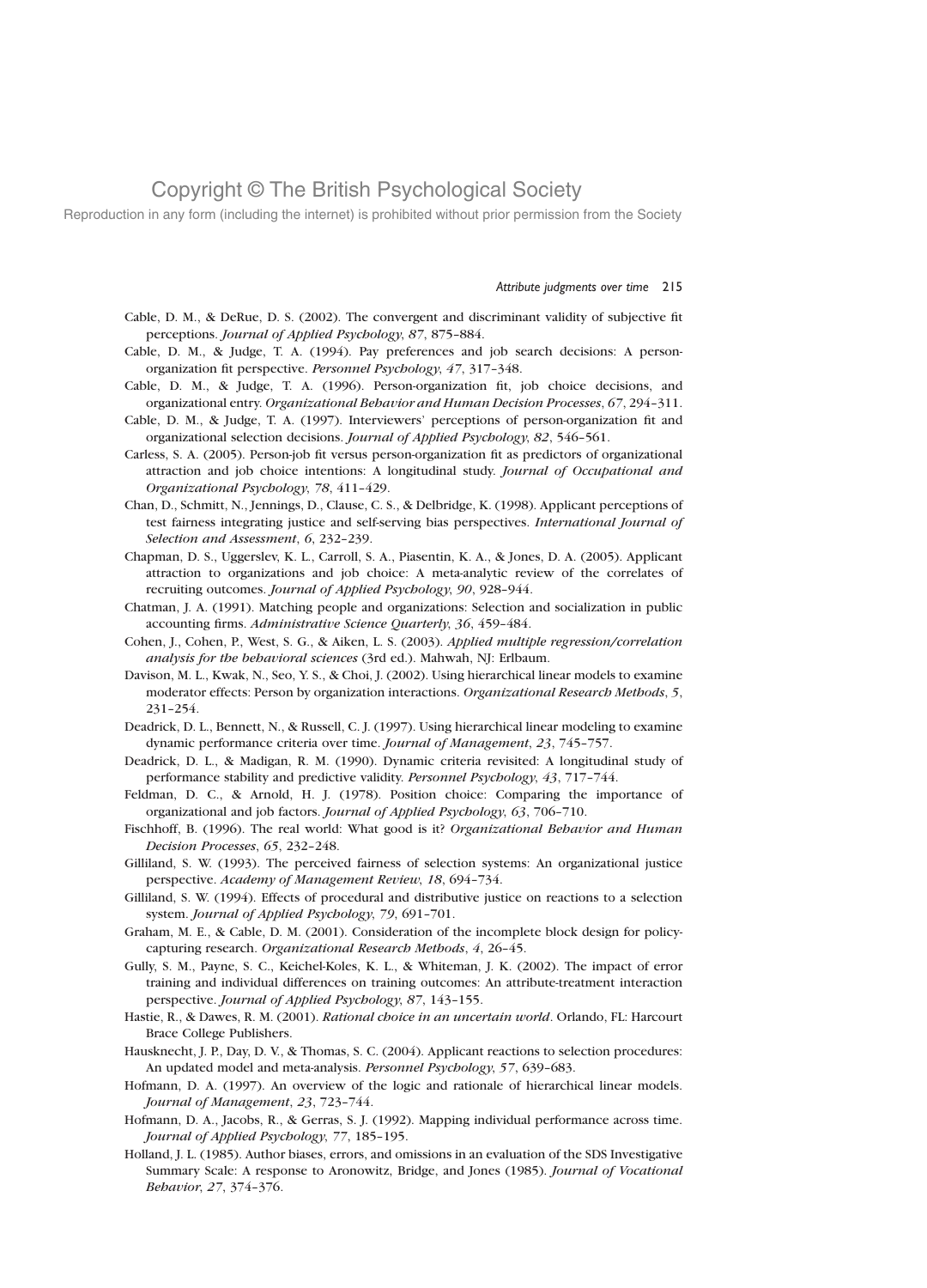Reproduction in any form (including the internet) is prohibited without prior permission from the Society

### 216 Crystal M. Harold and Robert E. Ployhart

- Horvath, M., Ryan, A. M., & Stierwalt, S. L. (2000). The influence of explanations for selection test use, outcome favorability, and self-efficacy on test-taker perceptions. Organizational Behavior and Human Decision Processes, 83, 310–330.
- James, L. R. (1982). Aggregation bias in estimates of perceptual agreement. Journal of Applied Psychology, 67, 219–229.
- Jurgensen, C. E. (1978). Job preferences (What makes a job good or bad?). Journal of Applied Psychology, 63, 267–276.
- Kristof, A. L. (1996). Person-organization fit: An integrative review of its conceptualizations, measurement, and implications. Personnel Psychology, 49, 1–49.
- Kristof-Brown, A. L., Jansen, K. J., & Colbert, A. E. (2002). A policy-capturing study of the simultaneous effects of fit with jobs, groups, and organizations. Journal of Applied Psychology, 87, 985–993.
- Kristof-Brown, A. L., Zimmerman, R. D., & Johnson, E. C. (2005). Consequences of individual's fit at work: A meta-analysis of person-job, person-organization, person-group, and personsupervisor fit. Personnel Psychology, 58, 281–342.
- Kruger, J., & Dunning, D. (1999). Unskilled and unaware of it: How difficulties in recognizing one's own incompetence lead to inflated self-assessments. Journal of Personality and Social Psychology, 77, 1121–1134.
- Michaels, E., Handfield-Jones, H., & Axelrod, B. (2001). The war for talent. Boston, MA: Harvard Business School Press.
- Mitchell, T. R., & James, L. R. (2001). Building better theory: Time and the specification of when things happen. Academy of Management Review, 26, 530–547.
- Osborn, D. P. (1990). A reexamination of the organizational choice process. Journal of Vocational Behavior, 36, 45–60.
- Ployhart, R. E., & Hakel, M. D. (1998). The substantive nature of performance variability: Predicting interindividual differences in intraindividual performance. Personnel Psychology, 51, 859–901.
- Ployhart, R. E., & Ryan, A. M. (1997). Toward an explanation of applicant reactions: An examination of organizational justice and attribution frameworks. Organizational Behavior and Human Decision Processes, 72, 308–335.
- Powell, G. N., & Goulet, L. R. (1996). Recruiters' and applicants' reactions to campus interviews and employment decisions. Academy of Management Journal, 39, 1619–1640.
- Rogelberg, S. G., Conway, J. M., Sederburg, M. E., Spitzmuller, C., Aziz, S., & Knight, W. E. (2003). Profiling active and passive nonrespondents to an organizational survey. Journal of Applied Psychology, 88, 1104–1114.
- Ryan, A. M., Greguras, G. J., & Ployhart, R. E. (1996). Perceived job relatedness of physical ability testing for firefighters: Exploring variations in reactions. Human Performance, 9, 219–240.
- Ryan, A. M., & Ployhart, R. E. (2000). Applicants' perceptions of selection procedures and decisions: A critical review and agenda for the future. Journal of Management, 26, 565–606.
- Ryan, A. M., Sacco, J. M., McFarland, L. A., & Kriska, S. D. (2000). Applicant self-selection: Correlates of withdrawal from a multiple hurdle process. Journal of Applied Psychology, 85, 163–179.
- Rynes, S. L. (1991). Recruitment, job choice, and post-hire consequences: A call for new research directions. In M. D. Dunnette & L. M. Hough (Eds.), Handbook of industrial and organizational psychology (2nd ed.). Palo Alto, CA: Consulting Psychologists Press.
- Rynes, S. L., Bretz, R. D., & Gerhart, B. (1991). The importance of recruitment in job choice: A different way of looking. Personnel Psychology, 44, 487–521.
- Rynes, S. L., & Lawler, J. (1983). A policy-capturing investigation of the roles of expectancies in decisions to pursue job alternatives. Journal of Applied Psychology, 8, 620–631.
- Schneider, B. (1987). The people make the place. *Personnel Psychology*, 40, 437-453.
- Simon, H. A. (1951). A formal theory of the employment relationship. Econometrica, 19, 293–305.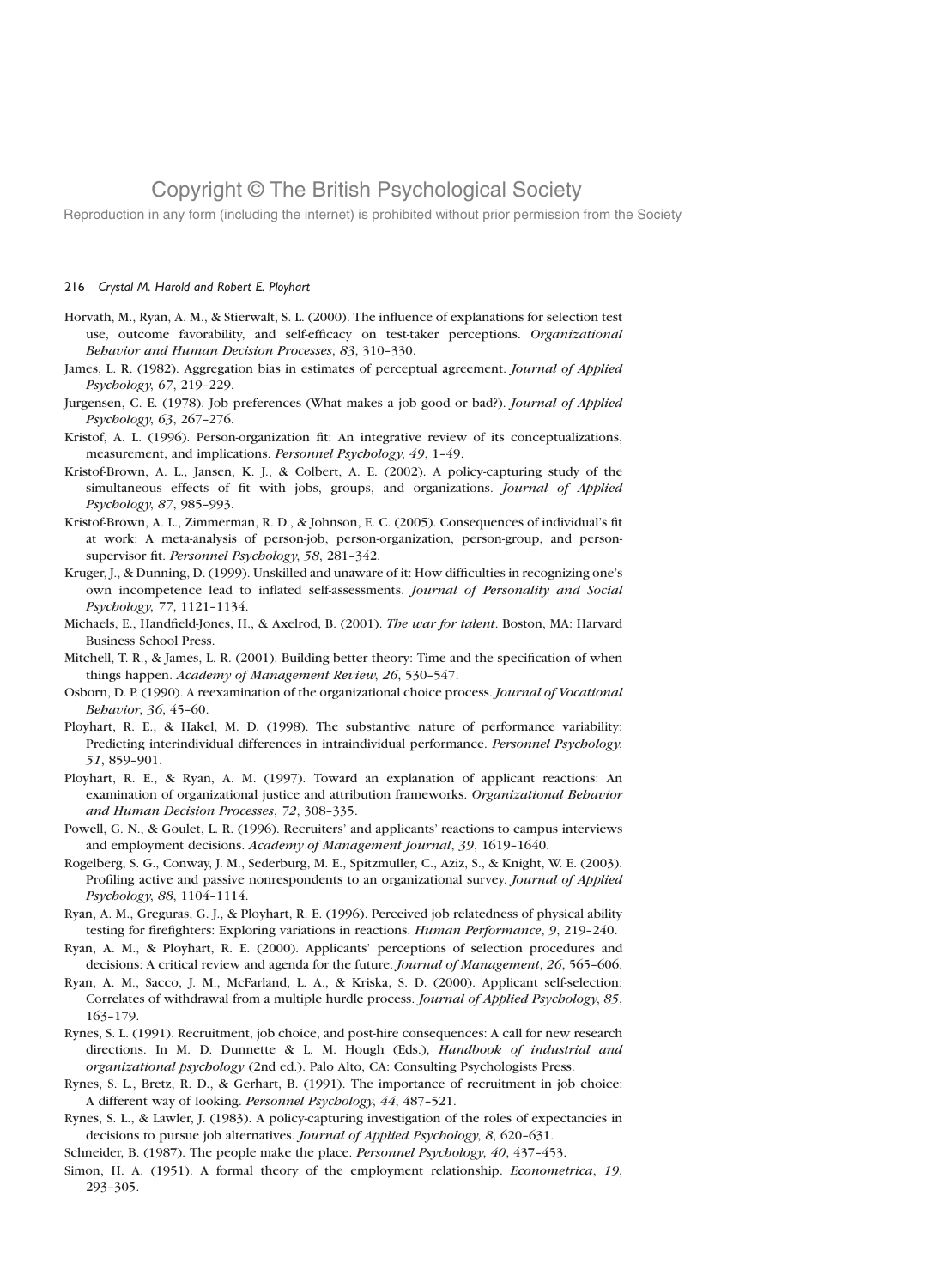Reproduction in any form (including the internet) is prohibited without prior permission from the Society

#### Attribute judgments over time 217

- Singer, J. D., & Willett, J. B. (2003). Applied longitudinal data analysis: Modeling change and event occurrence. New York: Oxford University Press.
- Slaughter, J. E., Richard, E. M., & Martin, J. H. (2006). Comparing the efficacy of direct estimates and policy capturing weights for predicting job choice. Organizational Research Methods, 9, 285–314.
- Stewart, T. R. (1988). Judgment analysis: Procedures. In B. Brehmer & C. R. B. Joyce (Eds.), Human judgment: The SJT view (pp. 41-74). North Holland: Elsevier Science Publishers.
- Story, A. L., & Dunning, D. (1998). The more rational side of self-serving prototypes: The effects of success and failure performance feedback. Journal of Experimental Social Psychology, 34, 513–529.
- Taylor, M. S., & Bergmann, T. J. (1987). Organizational recruitment activities and applicants' reactions at different stages of the recruitment process. Personnel Psychology, 40, 261–285.
- Tenbrunsel, A. E., & Diekmann, K. A. (2002). Job-decision inconsistencies involving social comparison information: The role of dominating alternatives. Journal of Applied Psychology, 87, 1149–1158.
- Terpstra, D. E., & Rozell, E. J. (1993). The relationship of staffing practices to organizational level measures of performance. Personnel Psychology, 46, 27–48.
- Thomas, K. M., & Wise, P. G. (1999). Organizational attractiveness and individual differences: Are diverse applicants attracted by different factors. Journal of Business and Psychology, 13, 375–390.
- Tom, V. R. (1971). The role of personality and organizational images in the recruiting processes. Organizational Behavior and Human Decision Processes, 6, 573–592.
- Trank, C. Q., Rynes, S. L., & Bretz, R. D. (2002). Attracting applicants in the war for talent: Differences in work preferences among high achievers. Journal of Business and Psychology, 16, 331–345.
- Turban, D. B. (2001). Organizational attractiveness as an employer on college campuses: An examination of the applicant population. Journal of Vocational Behavior, 58, 293–312.
- Turban, D. B., Campion, J. E., & Eyring, A. R. (1995). Factors related to job acceptance decisions of college recruits. Journal of Vocational Behavior, 47, 193–213.
- Turban, D. B., Forret, M. L., & Hendrickson, C. L. (1998). Applicant attraction to firms: Influences of organization, reputation, job and organizational attributes, and recruiter behaviors. Journal of Vocational Behavior, 52, 24–44.

Received 16 May 2006; revised version received 9 July 2007

### Appendix A: Policy-capturing scenario examples

### Example 1: Low funding, low prestige, high location, low fit

The characteristics of this program and offer would include:

- . A funding package of about \$6,000/yr your first year, with no guarantee of funding in subsequent years.
- . The program is ranked about 25th by US News and World Report, faculty and students who conduct very little research, are not well known at conferences and rarely publish in the top journals, and graduates who have a history of receiving mediocre academic and applied jobs.
- . Located in an area said to have a very pleasant climate (weather) and provide ample social activities during one's free time, and in an area providing many internship and job opportunities for students of this program.
- . You are not interested in the research at program X, the culture of the program is